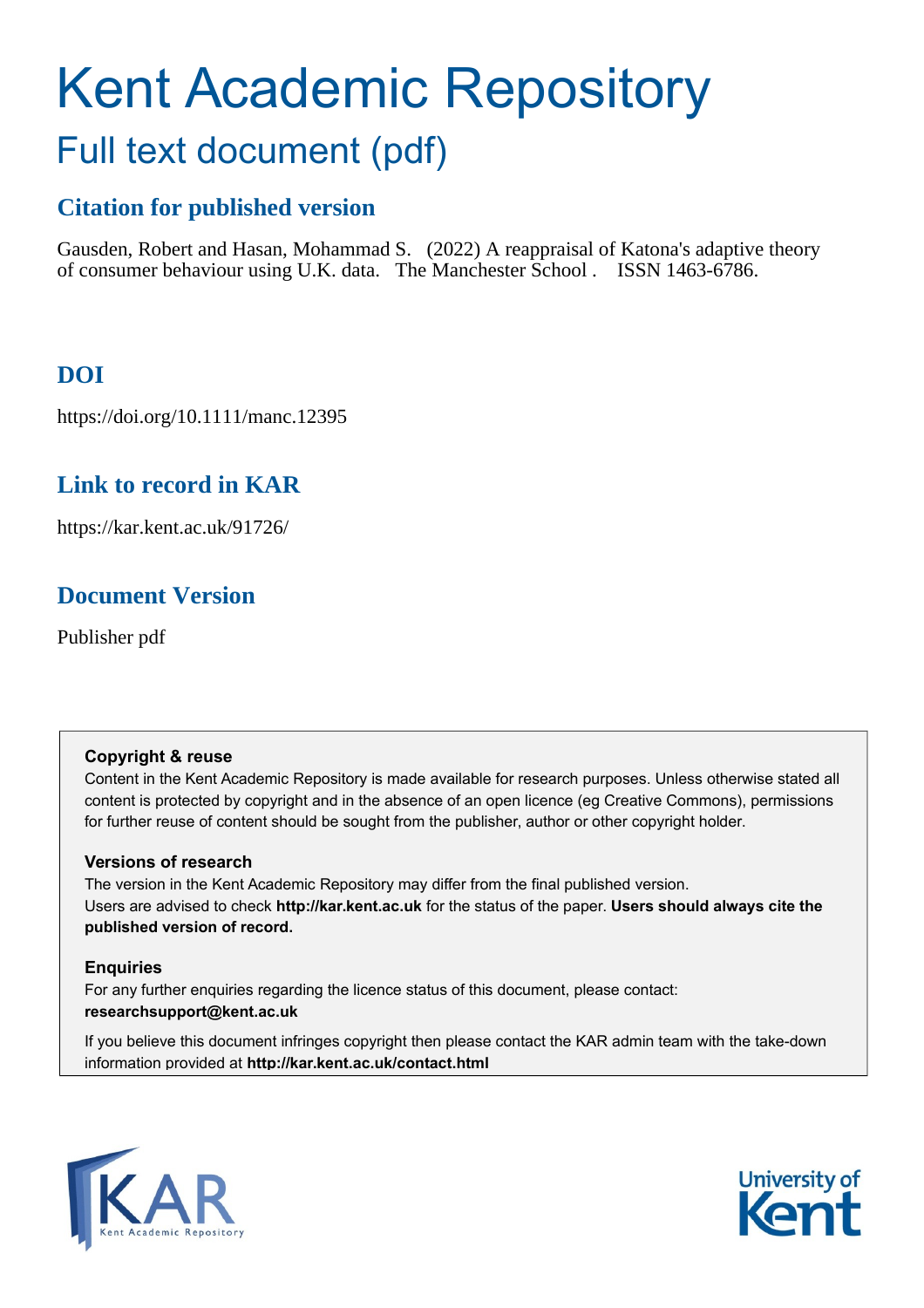

DOI: 10.1111/manc.12395

### **The Manchester School WILEY**

# **A reappraisal of Katona's adaptive theory of consumer behaviour using U.K. data**

#### **Robert Gausden1** | **Mohammad Hasan2**

<sup>1</sup>Subject Group of Economics and Finance, University of Portsmouth, Portsmouth, UK

<sup>2</sup>Kent Business School, University of Kent, Canterbury, UK

#### **Correspondence**

Robert Gausden, Subject Group of Economics and Finance, University of Portsmouth, Portsmouth PO1 3DE, UK. Email: [Robert.Gausden@port.ac.uk](mailto:Robert.Gausden@port.ac.uk)

#### **Abstract**

The objective of this paper is to conduct a reappraisal of Katona's (1968) adaptive theory of consumer behaviour, which maintains that discretionary consumption is partly determined by attitudes and expectations of households. Initially, using UK data, we follow Katona by empirically examining whether changes in personal expenditure on durable goods are connected to earlier movements in consumer confidence. Evidence of a lack of a stable relationship between these two variables encouragesusto performa disaggregated analysisinvolving 111 components of four different forms of consumption, which enables construction of an aggregate measure of discretionary spending. We find that sufficient criteria are satisfied for the sentiment index to be accepted as a reliable predictor of the growth of gratuitous expenditure. In conclusion, then, it would seem that the validity of Katona's theory can be revived if we are prepared to discard the assumption that durable goods' consumption is synonymous with discretionary spending.

#### **KEYWORDS**

consumer confidence, discretionary expenditure, durable goods, household consumption, Katona's adaptive theory

**JEL CLASSIFICATION** E21; E27; E71

This is an open access article under the terms of the Creative Commons [Attribution-NonCommercial-NoDerivs](http://creativecommons.org/licenses/by-nc-nd/4.0/) License, which permits use and distribution in any medium, provided the original work is properly cited, the use is non-commercial and no modifications or adaptations are made.

© 2022 The Authors. *The Manchester School* published by The University of Manchester and John Wiley & Sons Ltd.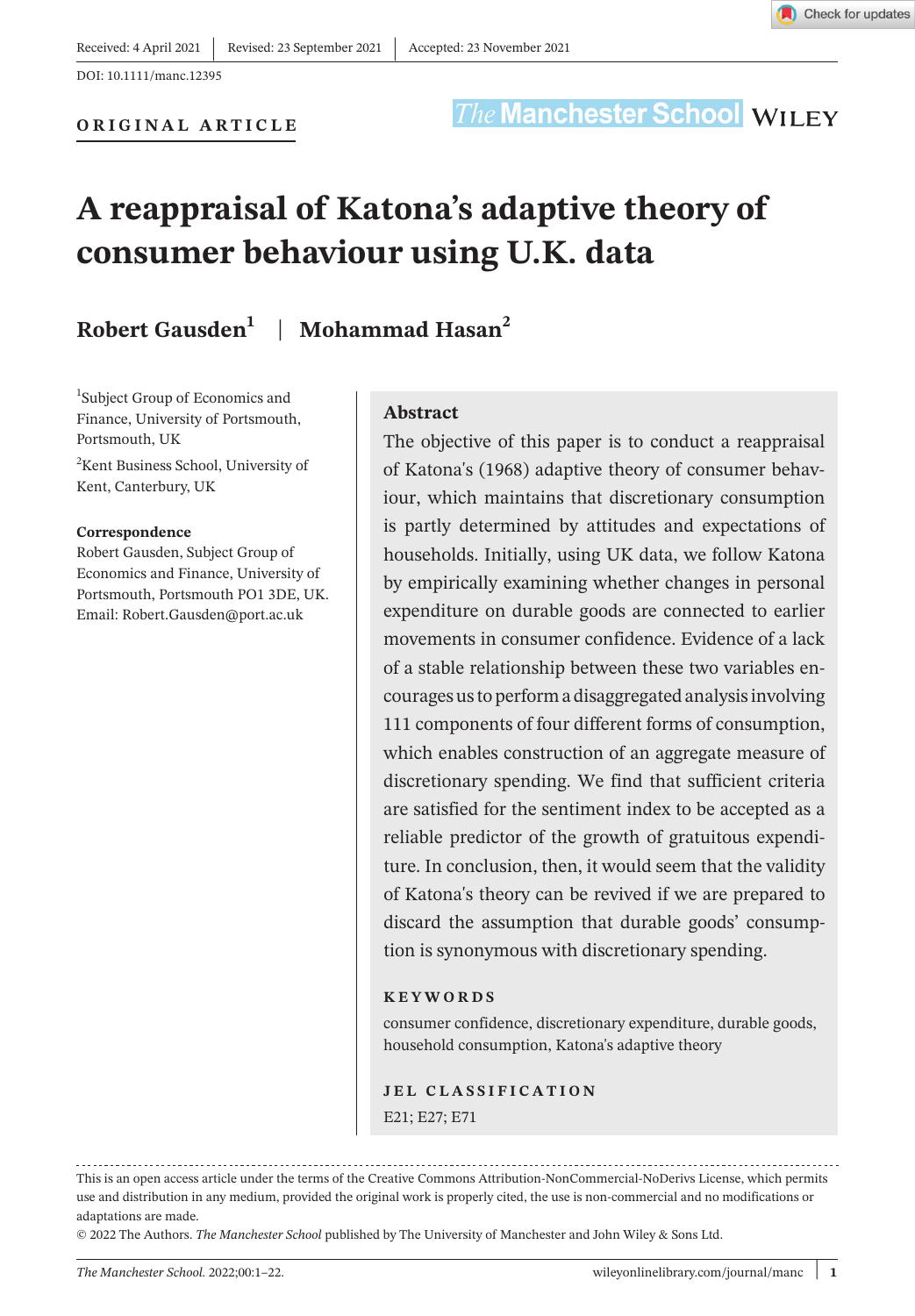#### **1** | **INTRODUCTION**

In a seminal journal article, Katona (1968) presented an adaptive theory of consumer behaviour, which he intended to rival traditional theories, such as the Permanent Income Hypothesis. A distinguishing feature of Katona's theory is the contention that consumers' discretionary expenditures are governed by both the ability and the willingness to buy. The ability to buy is largely represented by income, financial assets and the availability of credit. In contrast, the willingness to buy is mainly decided by attitudes and expectations concerning personal finances and the general economic situation.

In related empirical work, Katona (1967, 1968) employed as a summary measure of attitudes and expectations the University of Michigan's Index of Consumer Sentiment (ICS). Also, he elected to proxy discretionary household spending by expenditure on durable goods. Conducting regression analysis, using US data from 1952 to 1966, Katona (1967) found evidence of a statistically significant effect of each of disposable personal income and the ICS on the consumption of durable goods. In addition, he was able to point to an impressive performance of the ICS in forecasting turning points. However, there have occurred several subsequent econometric studies which have shown the influence of a measure of consumer confidence on durable goods expenditure to be dependent upon the context in which the analysis takes place. These include the investigations by Bram and Ludvigson (1998), Throop (1992), Baghestani and Kherfi (2015), Ahmed and Cassou (2016), Gausden and Hasan (2016), and Easaw and Heravi (2004). On this basis, consumer sentiment cannot be regarded as a wholly reliable predictor of durable goods' consumption, which, in turn, would seem to cast doubt over the validity of Katona's hypothesis.

This failure to find a consistent relationship between household spending on durable goods and consumer confidence motivates us, in this paper, to provide a reappraisal of Katona's theory. In particular, our angle of approach is to question whether the consumption of durable goods serves as a suitable proxy for discretionary household expenditure. Indeed, Katona (1968), himself, admitted that, amongst the purchases of durable goods, there may be some items which can be classed as essential. At the same time, then, it would seem to be reasonable to suppose that there are elements of spending on other types of goods and services which are viewed as optional. The fundamental contribution which is made by our paper is to undertake a formal statistical analysis involving 111 different types of personal consumption in the UK to determine which of these can be categorised as discretionary. It transpires that 45 components of consumption qualify as being non-obligatory, comprising just under 33 per cent of UK household expenditure in 2015. Interestingly, out of all of the gratuitous spending that was undertaken by households in that year, less than 15 per cent was devoted to durable goods. Also, just over half of all of durable goods' consumption merited the description of discretionary.

Consequently, for the purpose of performing what we consider to be a fairer assessment of Katona's theory, we create an aggregate measure of discretionary household expenditure (DISC). The framework that is chosen in order to investigate the relationship between the latter and our preferred consumer confidence indicator is the well-reputed autoregressive distributed-lag (ARDL) model that was constructed by Bram and Ludvigson (1998), which is estimated using UK quarterly data. In order for the sentiment variable to be accepted as a reliable predictor of DISC, three conditions need to be satisfied. First, following estimation overthe fullsample period, the collective effect of the past values of the consumer confidence variable on the growth of DISC should be statistically significant. Second, this statistical significance should be largely preserved, having conducted estimation over suitable sub-periods, and there should be a lack of evidence of temporal instability.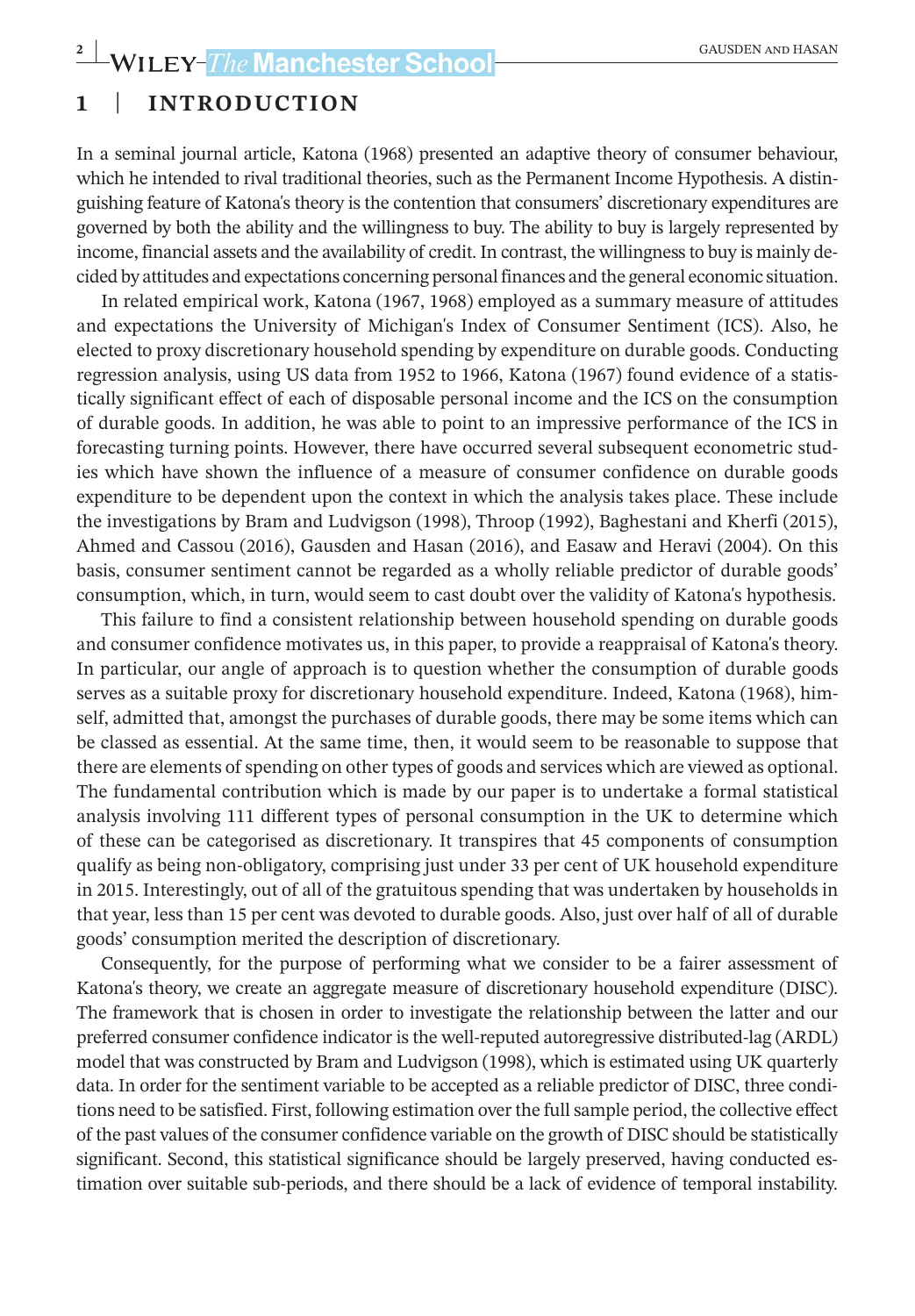## **The Manchester School-WILEY** 3

Finally, the accuracy of post-sample forecasts of changes in DISC ought to benefit appreciably from the inclusion of a representation of consumer sentiment in the respective regression equation.

From our empirical analysis, we find that, when DISC is employed as the consumption variable, the above three conditions are indeed satisfied. In contrast, with household expenditure on durable goods replacing DISC, only the first of the requirements is met. Thus, it follows that, were spending on durable goods to have been selected as a proxy for discretionary consumption, Katona's adaptive theory would have been falsely rejected. Furthermore, for the purpose of guiding macroeconomic policy, the importance of shifts in consumer confidence would be seriously underestimated. For one reason, changes in attitudes and/or expectations would not always be trusted to provide an indication of future movements in household expenditure. Also, even if shifts in sentiment were regarded as being informative, it must be respected that the consumption of durable goods amounted to less than 10 per cent of overall spending by the UK personal sector in 2015, whereas, for DISC, the corresponding figure was nearly 33 per cent.

The paper proceeds in the following manner. Section 2 discusses the literature which provides a background to this study. Section 3 details the empirical methodology that is favoured, while exploring the usefulness of a gauge of consumer confidence in accounting for the growth of household expenditure on durable goods. Section 4 is devoted to a disaggregated analysis for the purpose of determining which of 111 components of personal spending can be classed as inessential, thereby giving rise to the construction of a variable to represent total discretionary expenditure. In Section 5, the empirical methodology is applied to this composite measure of consumption in order to establish whether consumer sentiment is better suited to forecasting changes in discretionary spending. Finally, section 6 contains a summary of the principal findings and some concluding comments.

#### **2** | **LITERATURE REVIEW**

In the second part of this article, we supply a brief review of the literature which provides a background to the econometric analysis that is undertaken in later sections. The emphasis is deliberately upon those empirical studies which have investigated the relationship between consumer confidence and durable goods' consumption, given our contention that the latter may be an inadequate proxy for discretionary household expenditure.

An appropriate starting point would seem to be the paper by Bram and Ludvigson (1998), granted that the ARDL model which they constructed is chosen as the framework for conducting our own applied research. One of the empirical questions that Bram and Ludvigson (1998) sought to answer was whether or not an indicator of consumer sentiment contained information about future household spending in the US which was supplementary to that which was incorporated within some established macroeconomic and financial variables. The majority of US empirical studies in this area have favoured the use of the University of Michigan's ICS (or a component of this) to convey the attitudes and expectations of households. In contrast, the paper by Bram and Ludvigson (1998) involved not only the ICS but also the Conference Board's consumer confidence index  $(CBI)$ .<sup>1</sup> Their ARDL models featured five different consumption variables, which included spending on each of motor vehicles and all other durable goods, but not durable goods in total.

<sup>&</sup>lt;sup>1</sup>In the second section of their paper, Bram and Ludvigson (1998) indicate the key differences between the ICS and the CBI.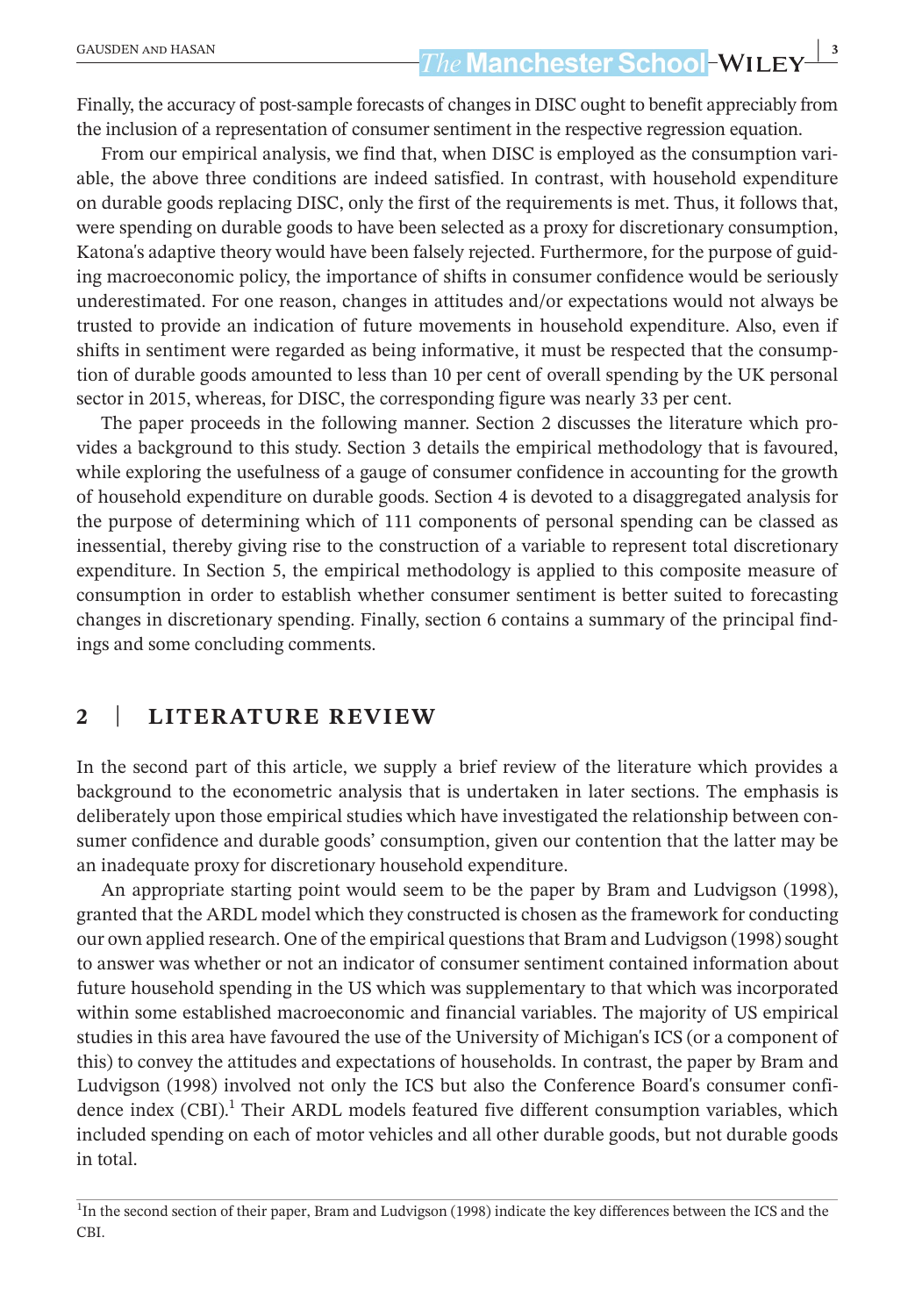# **4** WILEY-*The* Manchester School **CAUSDEN AND HASAN**

Bram and Ludvigson (1998) undertook both a within- and a post-sample analysis using US quarterly data from 1968Q1 to 1996Q3. In general, the CBI was found to have greater explanatory or predictive power than the ICS. However, even the performance of the CBI was seen to be somewhat variable. With reference to the within-sample analysis, for both categories of durable goods, the addition of the CBI to the respective baseline equation was able to achieve a clear improvement in the fit of the data on the dependent variable. Concerning the post-sample analysis, for motor vehicles expenditure, the inclusion of the CBI in the ARDL model repeatedly increased the accuracy of one-quarter-ahead forecasts, although the benefit from this extension was much more apparent over the sub-period 1982Q1–1989Q4 than 1990Q1–1996Q3. In contrast, for all other durable goods, the same augmentation to the distributed-lag equation produced a very slight gain during the 1990s, yet led to much poorer quality predictions during the 1980s.

In terms of the ability of a measure of consumer confidence to forecast household spending on durable goods, the somewhat mixed resultsthat were obtained by Bram and Ludvigson (1998) have also been a feature of other US econometric studies. For instance, Throop (1992) established that a contribution from the ICS was only advantageous when unusual events were occurring,<sup>2</sup> while Baghestani and Kherfi (2015) found that durable consumption reacted merely to falls but not rises in consumer sentiment. Furthermore, Ahmed and Cassou (2016), adopting the framework of a threshold local projection model, observed a stronger response of durable goods expenditure to an innovation in the ICS during an economic expansion than a contraction.

The same, rather inconsistent findings have also emerged from analyses of UK data that were performed by Gausden and Hasan (2016) and Easaw and Heravi (2004). In the paper by Gausden and Hasan (2016), the favoured measure of consumer sentiment was the European Commission's Consumer Confidence Indicator (CCI).<sup>3</sup> While it was possible to present evidence to show how the involvement of the latter improved out-of-sample forecasts of the growth of spending on durable goods, this only applied to a period which included the financial crisis (2008Q1–2013Q1) and did not have extension to an earlier, less turbulent phase (2002Q4–2007Q4). In contrast, Easaw and Heravi (2004) elected to incorporate in their regression equations the GfK sentiment index. For five categories of household expenditure, one-quarter-ahead predictions were generated recursively over two distinct intervals, 1990Q1–1994Q4 and 1995Q1–2000Q4, which were characterised by adverse and rising consumer confidence, respectively. Results indicated that the presence of the GfK index served to enhance significantly the accuracy of the forecasts of the growth of spending on all durable goods, motor vehicles, and other durable goods. However, the qualification must be added that the observed improvement was limited to merely the later of the two time periods.

Finally, Easaw et al. (2005) also conducted an evaluation of how well consumer sentiment predicts household consumption expenditure in the UK. Their study involved three consumption variables and two measures of consumer confidence. An initial model related the change in the logarithm of consumption to past values of itself, the growth of labour income, and a consumer sentiment variable. Following estimation over the period, 1982Q1–1999Q4, the lags on consumer confidence were found to be statistically significant when spending on durable goods served as the consumption variable and either the GfK or MORI indices fulfilled the role of the sentiment measure. It should be noted, though, that this study did not attempt a post-sample analysis.

<sup>&</sup>lt;sup>2</sup>To provide a precise example, Throop (1992) discovered that more accurate predictions could be achieved over the interval, 1990Q3–1991Q3, by virtue of involving the ICS in the analysis. This period was notorious for incorporating the invasion of Kuwait by Iraq and the subsequent military intervention by the US and its allies.

<sup>&</sup>lt;sup>3</sup>In Section 3 of our paper, we highlight the differences in the construction of three available measures of consumer confidence for the UK: the GfK index; the CCI; and the MORI index.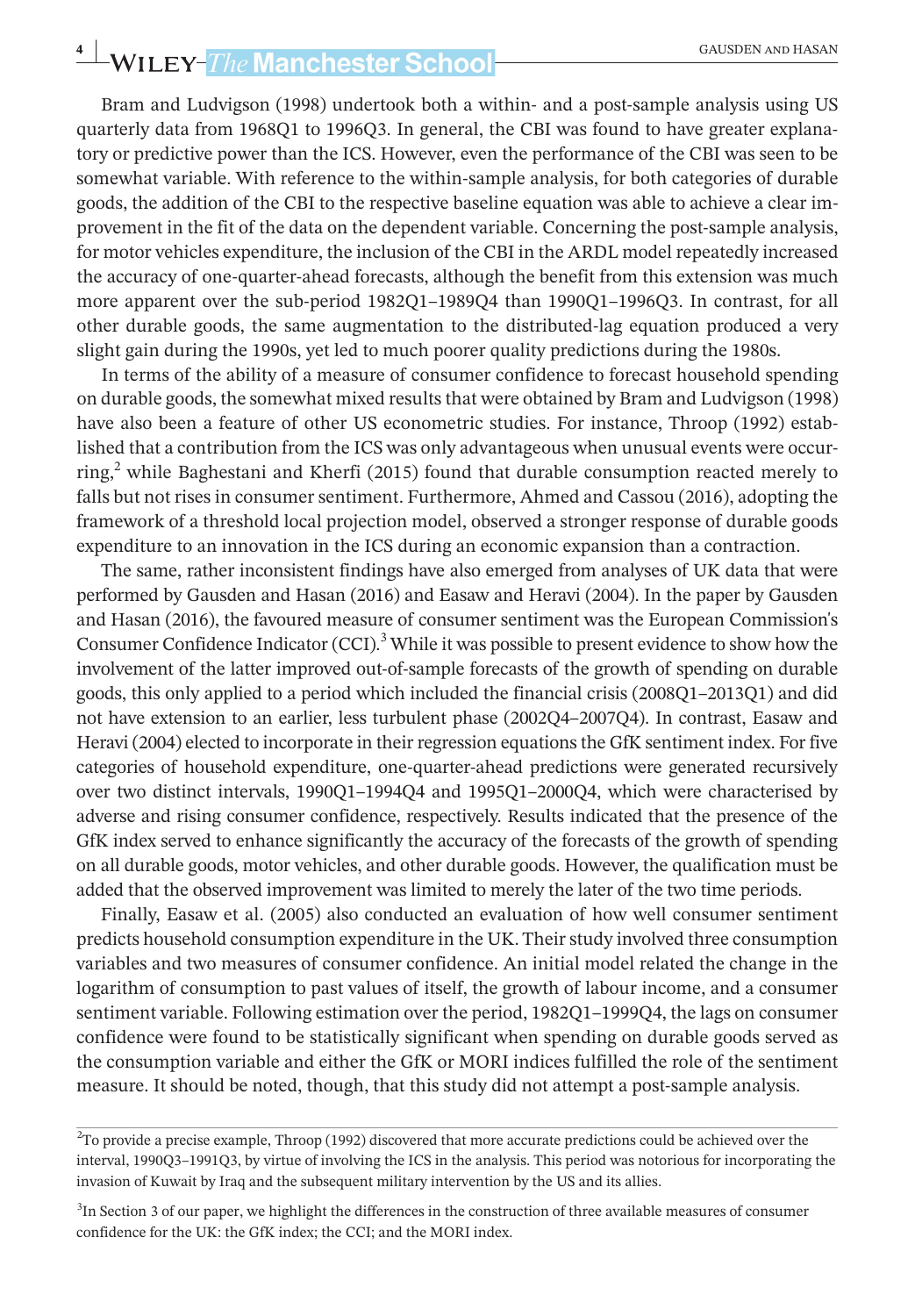#### **3** | **DURABLE GOODS' CONSUMPTION AND CONSUMER CONFIDENCE**

In this section, we explore the predictive capability of a measure of consumer confidence with respect to the growth of UK household consumption expenditure on durable goods in order to see how our results compare with those obtained in earlier studies. Initially, a within-sample analysis is undertaken. More specifically, in accordance with the approach that has been adopted by Bram and Ludvigson (1998), Carroll et al. (1994) and Easaw and Heravi (2004), a baseline ARDL model is first constructed, which does not incorporate an attitudinal variable. Subsequently, this equation is extended by including past values of an indicator of consumer sentiment. The usefulness of the consumer confidence variable can then be ascertained by comparing the values of an adjusted R-squared statistic. Also, in conjunction with the augmented regression equation, there is the facility to perform an *F* test of the joint null hypothesis that past changes in sentiment have no effect on the dependent variable.

The regression function which fulfils the role of the baseline model of durable goods' consumption is shown below as Equation (1).

$$
\Delta \log (DUR_t) = B_0 + \sum_{i=1}^n B_{1i} \Delta \log (DUR_{t-i}) + \sum_{i=1}^n B_{2i} \Delta \log (RHDI_{t-i})
$$
  
+ 
$$
\sum_{i=1}^n B_{3i} \Delta \log (FTSE_{t-i}) + \sum_{i=1}^n B_{4i} \Delta TB_{t-i} + \varepsilon_t
$$
 (1)

With reference to this equation:  $DUR = UK$  household consumption expenditure on durable goods (seasonally adjusted, constant (2015) prices); *RHDI* = UK real household disposable income (seasonally adjusted);  $FTSE$  = the FTSE All Share Price Index, expressed in real terms;  $TB = UK$  threemonth Treasury bill rate of discount.<sup>4</sup>

The extended regression model is indicated by Equation (2), below, which features additionally past values of the (seasonally-adjusted) GfK index of consumer sentiment.

$$
\Delta \log (DUR_t) = B_0 + \sum_{i=1}^n B_{1i} \Delta \log (DUR_{t-i}) + \sum_{i=1}^n B_{2i} \Delta \log (RHDI_{t-i}) + \sum_{i=1}^n B_{3i} \Delta \log (FTSE_{t-i}) + \sum_{i=1}^n B_{4i} \Delta TB_{t-i} + \sum_{i=1}^n B_{5i} GfK_{t-i} + \varepsilon_t
$$
\n(2)

It should be noted that the variables enter Equations (1) and (2) in such a form that the associated time series are stationary. Also, in choosing the number of quarterly lags to admit on the variables, the default selection is  $n = 4$ . However, in accordance with the approach of Bram and Ludvigson (1998), a suitable comparison is made of values of information criteria to confirm that longer lags are unnecessary.

It is evident, then, that the GfK index is our preferred summary measure of households' attitudes and expectations. The value of this indicator is based upon responses to the following five survey questions.

<sup>4</sup> Within the Appendix to this paper, information is provided on the construction of these variables and the related data sources.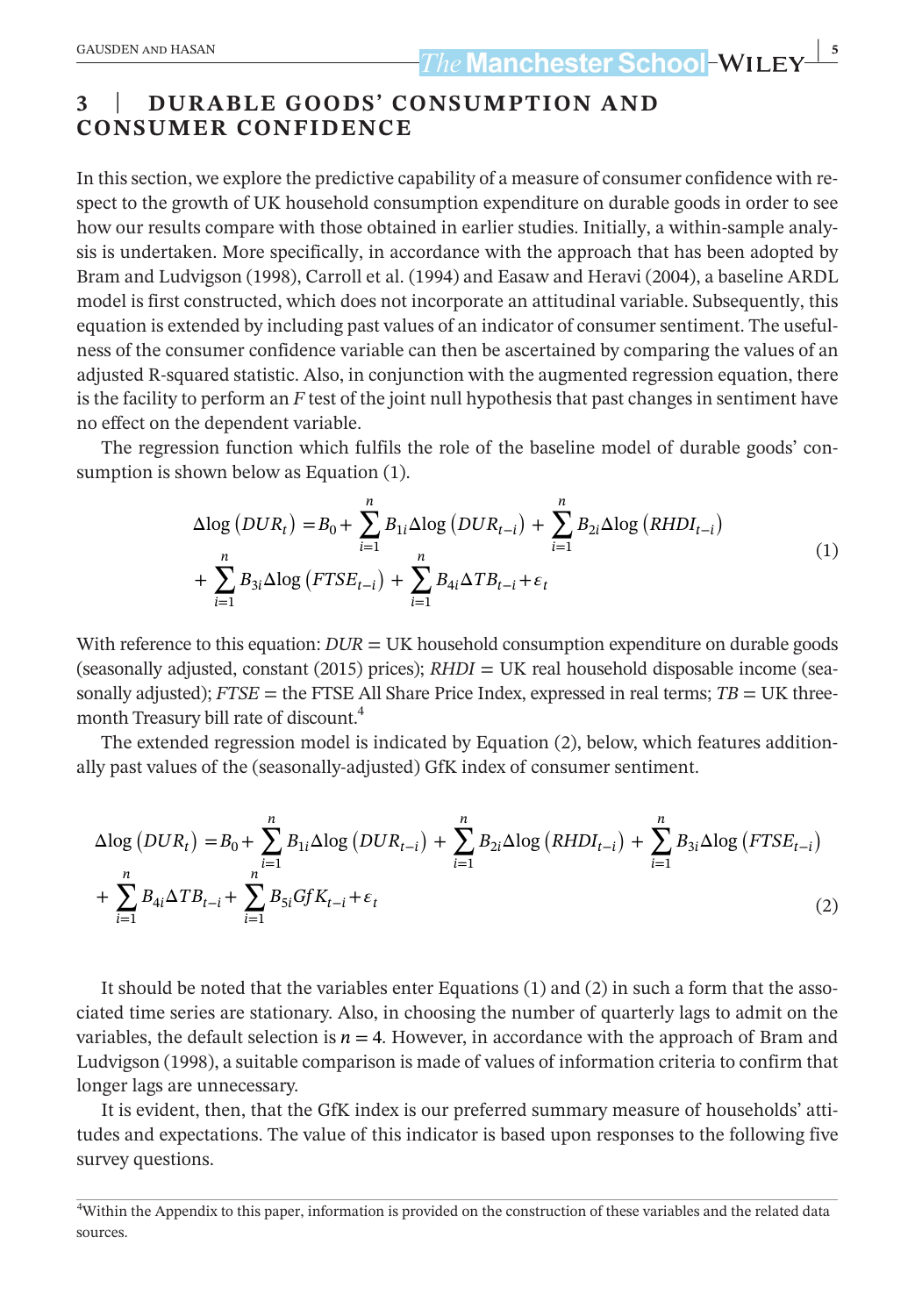#### *Current conditions*

- 1. How does the financial situation of your household now compare with what it was 12 months ago?
- 2. How do you think the general economic situation has changed over the last 12 months?
- 3. Do you think there are benefits in people making major purchases, such as furniture, washing machines, TV sets, at the present time?

#### *Expected future conditions*

- 4. How do you think the financial position of your household will change over the next 12 months?
- 5. How do you think the general economic situation will develop over the next 12 months?

With regard to questions 1, 2, 4 and 5, the potential answers consist of: a lot better (PP); a little better (P); the same (N); a little worse (M); and a lot worse (MM). In contrast, for question 3, there are only three possible responses: yes, it is the right moment now (PP); it is neither the right nor the wrong moment (N); no, it is not the right moment now  $(MM)$ .<sup>4</sup> Numerical values are allocated to the five categories of answer, which consist of:  $PP = 1$ ;  $P = 0.5$ ;  $N = 0$ ;  $M = -0.5$ ; and  $MM = -1$ . For each question, a net balance can be achieved by adding together the scores of all of the participants in the survey and expressing the result as a percentage of the total number of responses. A simple arithmetic average of the five net balances yields the value of the GfK index, which is compelled to have the bounds of −100 and 100, by virtue of the manner of its construction.

The reason for favouring the GfK index over, for example, the CCI and the MORI indicator is its part reliance upon a question that seems to be particularly apt for the purpose of explaining household expenditure on durable goods. This is, of course, question 3, above, which makes direct reference to major purchases, citing three types of durable goods as examples. The CCI is similar to the GfK index in terms of the way in which it is assembled. The key distinction is that the value of the CCI is founded upon the responses to four forward-looking questions, which are concerned with developments over the next twelve months to the individual's financial position, the general economic situation, unemployment, and the potential to make savings. In contrast, Ipsos MORI produce an Economic Optimism Index, which is simply based on the answers to the single question, "Do you think that the general economic condition of the country will improve, stay the same or get worse over the next twelve months?"

Ordinary Least Squares estimation is applied to both Equations (1) and (2) using quarterly data which extend from 1986Q2 to 2016Q3.<sup>5</sup> The results of the estimation and subsequent tests are shown in the first two columns of Table 1. Upon studying the latter, it is apparent that the extension of the baseline equation to include past values of the GfK index serves to increase the value of the adjusted R-squared statistic by 0.0581. Also, within Equation (2), out of the five potential determinants of Δlog(*DURt*), only the lags on the confidence measure are exerting a statistically significant effect.

<sup>4</sup> Additionally, for any of the questions, there is the capacity to answer "don't know".

<sup>5</sup> The start date is restricted by quarterly data being available on UK household consumption expenditure on durable goods from 1985Q1. Also, 2016Q3 represents the most recent quarter for which consumption data could be obtained, when the first draft of this paper was being prepared.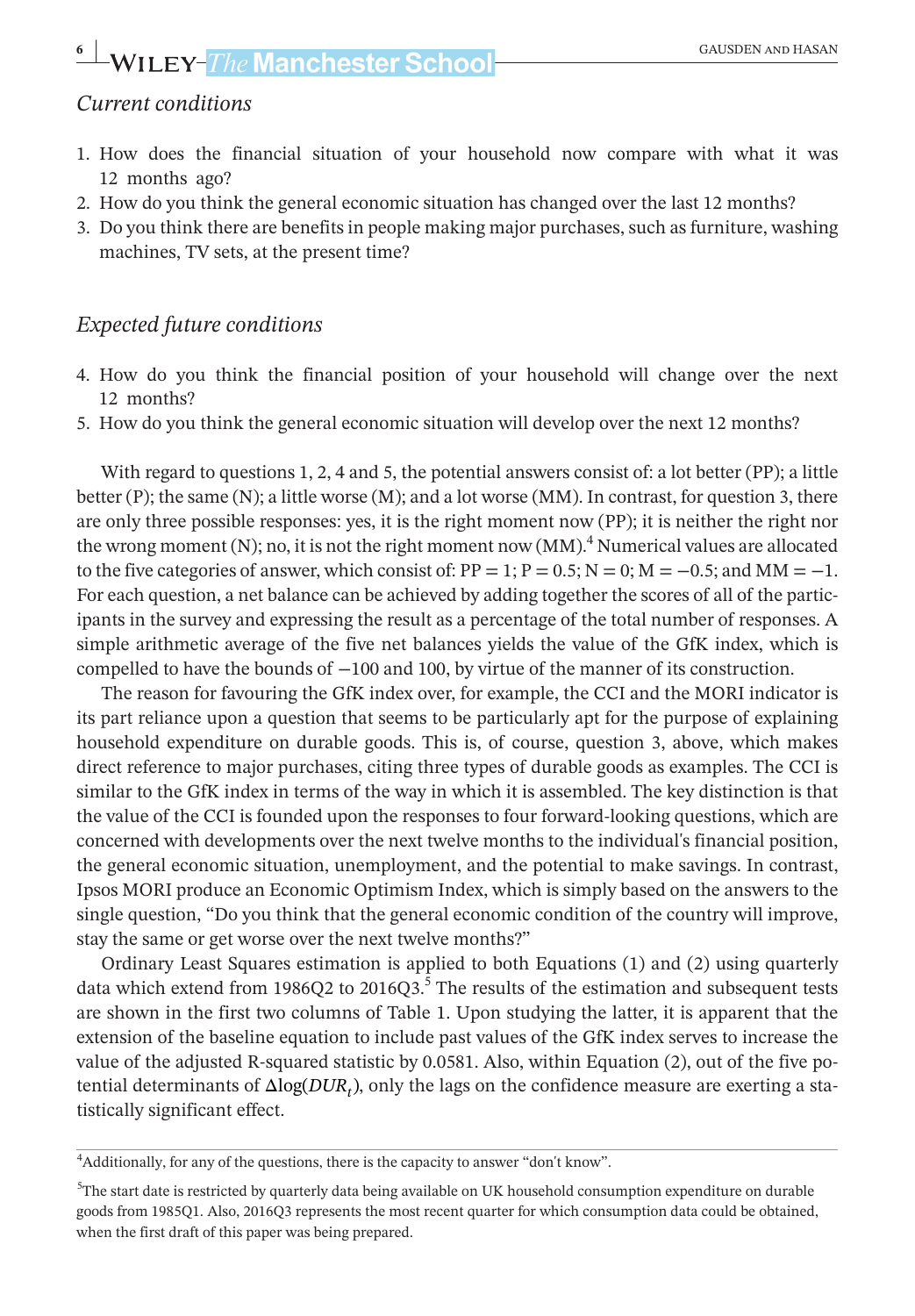### **The Manchester School-WILEY- 7** The Manchester School-WILEY-

| Right-hand-side<br>variables                | Equation (1) | Equation (2)       | <b>Augmented</b><br>Equation (1) | <b>Augmented</b><br>Equation (2) |
|---------------------------------------------|--------------|--------------------|----------------------------------|----------------------------------|
| $\Delta$ log (DUR <sub>t-i</sub> )          | 0.2404       | $-0.1399$          | 0.3789                           | $-0.0077$                        |
|                                             | (0.3081)     | (0.3906)           | (0.0034)                         | (0.0117)                         |
| $\Delta$ log ( <i>RHDI</i> <sub>t-i</sub> ) | 0.2125       | $-0.1988$          | 0.1271                           | $-0.3562$                        |
|                                             | (0.3580)     | (0.4163)           | (0.3113)                         | (0.3043)                         |
| $\Delta$ log ( <i>FTSE<sub>t-i</sub></i> )  | 0.0946       | 0.0547             | 0.1720                           | 0.1370                           |
|                                             | (0.1075)     | (0.3112)           | (0.0474)                         | (0.1185)                         |
| $\Delta TB_{t-i}$                           | $-0.0072$    | $-0.0073$          | $-0.0014$                        | $-0.0008$                        |
|                                             | (0.6977)     | (0.6207)           | (0.8986)                         | (0.5839)                         |
| $GfK_{t-i}$                                 |              | 0.0009<br>(0.0428) |                                  | 0.0010<br>(0.0104)               |
| Adjusted R-squared                          | 0.0260       | 0.0841             | 0.1071                           | 0.1954                           |
| BG(4)                                       | 7.4553       | 7.5905             | 2.2410                           | 3.6901                           |
|                                             | (0.1137)     | (0.1078)           | (0.6915)                         | (0.4496)                         |

**TABLE 1** Results obtained from estimating equations for Δlog(*DURt*) over the full sample period

*Note:* All statistical results which are shown in this and other tables are produced using *EViews* 10. All of the equations have been estimated by Ordinary Least Squares over the sample period, 1986Q2–2016Q3. Tests of hypotheses are performed with allowance for heteroskedasticity and autocorrelation in the disturbance terms (via selecting the Newey-West covariance procedure). The augmented equations incorporate additionally two dummy variables to represent the redistribution of expenditure which occurred over 2009 and 2010 as a consequence of the implementation of the Labour Government's vehicle scrappage scheme. The first five rows of the table show the sums of the estimated parameters which are attached to the four lags on the respective variable. The figures in parentheses are the probability values corresponding to an *F* test of the null hypothesis that each of the four parameters is equal to zero. BG(4) is the value of a Breusch-Godfrey chi-square statistic which has been computed for the purpose of testing for up to fourth-order autocorrelation in the disturbance terms. Figures in parentheses are probability values.

The final two columns of Table 1 contain the results which follow from the estimation of adapted versions of Equations (1) and (2). To be more specific, the decision wastaken to supplement each of the two regression functions through the addition of two dummy variables. The latter were designed with the intention of capturing the impact on durable goods expenditure of the Labour Government's vehicle scrappage scheme, which was introduced in May 2009 in an attempt to provide a stimulus to the UK's automotive sector, which had endured a steep decline in car sales during the financial crisis. The reason forthe creation of two dummy variables wasthat purchases of motor vehicles were noticeably larger than they would otherwise have been in the final three quarters of 2009, while smaller during the second three months of 2010. Consideration of Table 1 reveals that the incorporation of the two dummy variables hasthe effect of increasing the values of the adjusted R-squared statistic, by 0.0811 in the case of the baseline equation and 0.1113 forthe equation featuring the GfK index. Also, it is apparent that the inclusion in the analysis of the two dummy variables has the effect of sharpening the influence of the past values of consumer sentiment onΔlog(*DURt*). As evidence, the consequence of admitting the four lags on the confidence variable is to raise the value of the adjusted R-squared statistic by 0.0883. Also, within the final column of Table 1, it can be seen that the F probability value which is associated with the GfK index is only 0.0104.<sup>6</sup>

Mention was made earlier of there being available two other UK sentiment measures, namely, the CCI and the MORI index. Consequently, it seems to be appropriate, at this stage, to examine how sensitive are these within-sample results to the choice of confidence indicator. The Appendix

6 Table A1, in the Appendix to this paper, supplies more detail, showing, for the least restricted equation, each of the individual parameter estimates, together with an indication of their statistical significance.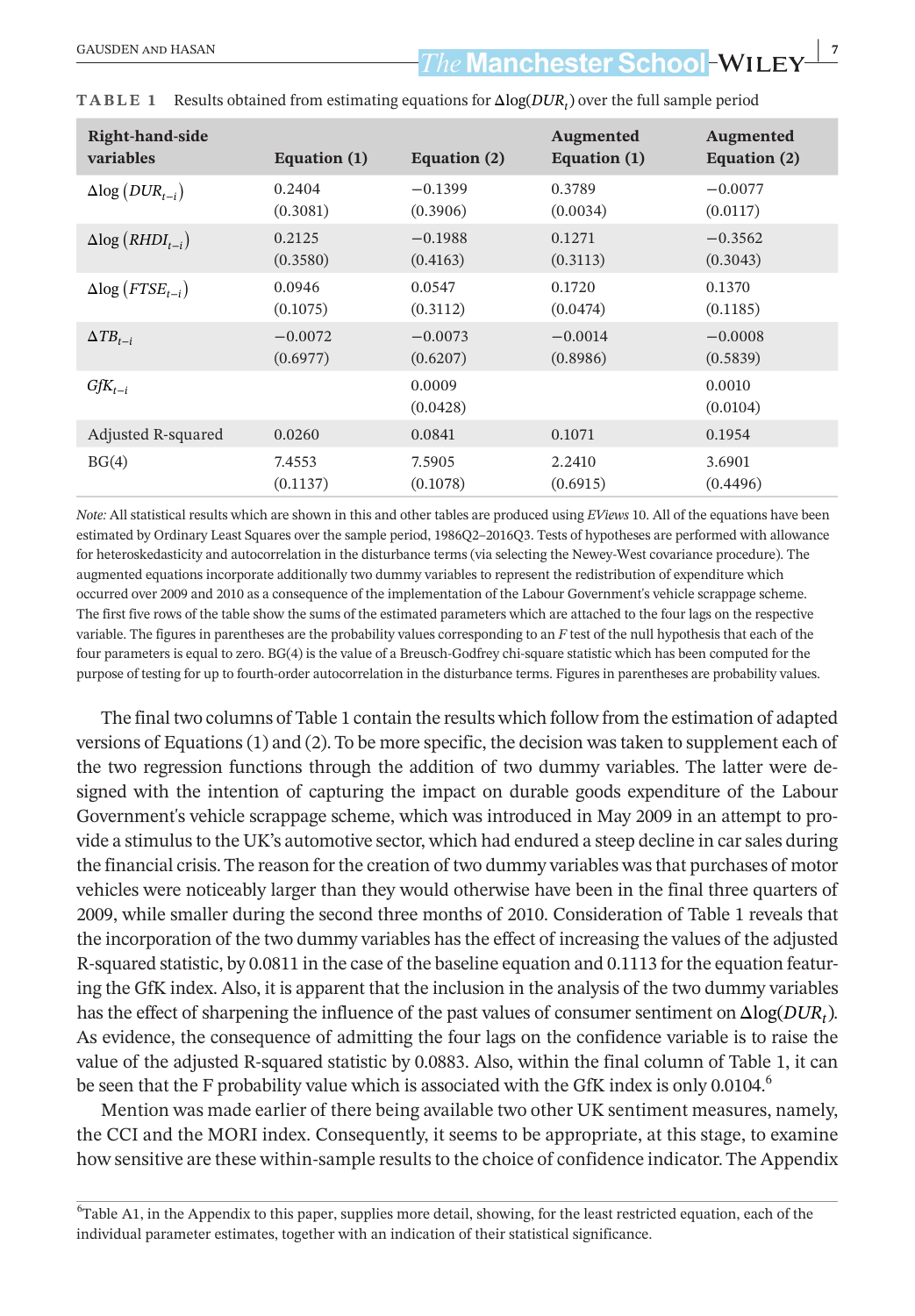# **EXAMPLEY-** The **Manchester School CAUSDEN AND HASAN**

to this paper includes the two tables, Tables A2 and A3, which have the same design as Table A1. More precisely, Table A2 relates to an augmented version of Equation  $(2)$ , which employs the CCI as a replacement for the GfK index, while, in the case of Table A3, the MORI measure operates as the substitute. With regard to Tables A2 and A3, the most pertinent information lies in the cell in the bottom right-hand corner, for this shows whether collectively the past values of the sentiment measure have any connection with the growth of household expenditure on durable goods. The two F probability values are 0.1439 (Table A2) and 0.1654 (Table A3).<sup>7</sup> Since both are above the conventionalsignificance level of 0.05 then the inference is drawn that neither the CCI nor the MORI index contains useful information for predicting changes in durable goods' consumption beyond that which isincorporated in the lagged values of the four control variables.Consequently, had either the CCI or the MORI index been selected as the preferred gauge of sentiment then it seems that, at the earliest possible stage, the consumer confidence indicator would have been dismissed as a relevant determinant of household spending on durable goods.

From the information that has been presented in Table 1, though, it is possible to infer that consumer sentiment, as represented by the GfK index, is an important predictor of the growth of durable goods' consumption. However, in order to be able to regard this sentiment measure as a dependable leading indicator, there is a need forthe significance of this variable to be preserved oversub-periods of the full data set. Consequently, the decision istaken to conduct estimation of Equation (2), using four approximately equal-length sub-periods.<sup>89</sup> Following estimation, an *F* test is performed of the null hypothesisthat each of the parametersthat are attached to*GfKt*<sup>−</sup>*i*, *i* = 1, 2, 3, 4,are equal to zero.The computed values of the statistics, together with the associated probability values, are shown in Table 2.

Table 2 indicates, over the course of time, a progressive reduction in the contribution that is being made by the past values of the GfK index towards explaining the variation in Δlog(*DURt*). Over the first sub-period, the computed value of the *F* statistic is found to be significant at the one per cent level. Although the probability value is higher over the second sub-period, it is still observed to fall below 0.10. In contrast, though, for neither of the final two sub-periods is it possible to reject the null hypothesis,  $B_{5i} = 0$ ,  $i = 1, 2, 3, 4$ , at a conventional level of significance.

A possible interpretation of these results, which would be consistent with the theme of our paper, is that, over the course of time, spending on durable goods has become an increasingly poor proxy for discretionary consumption expenditure, thereby weakening the association that this has with a measure of consumer confidence. When estimation is undertaken of a discrete threshold ARDL model, 2011Q3 is identified as a period when a structural break occurs in terms of the relationship between  $\Delta$ log( $DUR_t$ ) and  $GfK_{t-t}$ ,  $i = 1, 2, 3, 4$ . Prior to 2011Q3, the sum of the estimates of  $B_{5i}$ ,  $i = 1, 2, 3, 4$  is 0.0023. Subsequently, though, every one of the estimates shifts downwards, such that their sum is only 0.0003. Following the application of an *F* test to assess whether or not the changes in the parameter estimates are significant, the computed value of the statistic is  $F(4, 95) = 5.1962$ , with a probability value of 0.0008.

As a more general check on parameter stability, we perform the well-established CUSUM test (Brown et al., 1975), in conjunction with the augmented version of Equation (2). The CUSUM test is founded upon recursive residuals. The test statistic has the form:

<sup>&</sup>lt;sup>7</sup>For the MORI index, there appears to be a contradiction between the results shown here and in the paper by Easaw et al. (2005). However, the explanation would seem to lie chiefly with the choice of estimation period. It is noticed that the significance of the lags on the MORI indicator becomes reduced when the analysis extends beyond 2012.

 $8$ Where the dates of the sub-period justify this, the two dummy variables additionally enter Equation (2).

 $^{9}$ The choice of sub-periods meant that, in each case, the sample size is 30 or 31. Any fewer than 30 observations would seem to constrain the ability to detect significant relationships.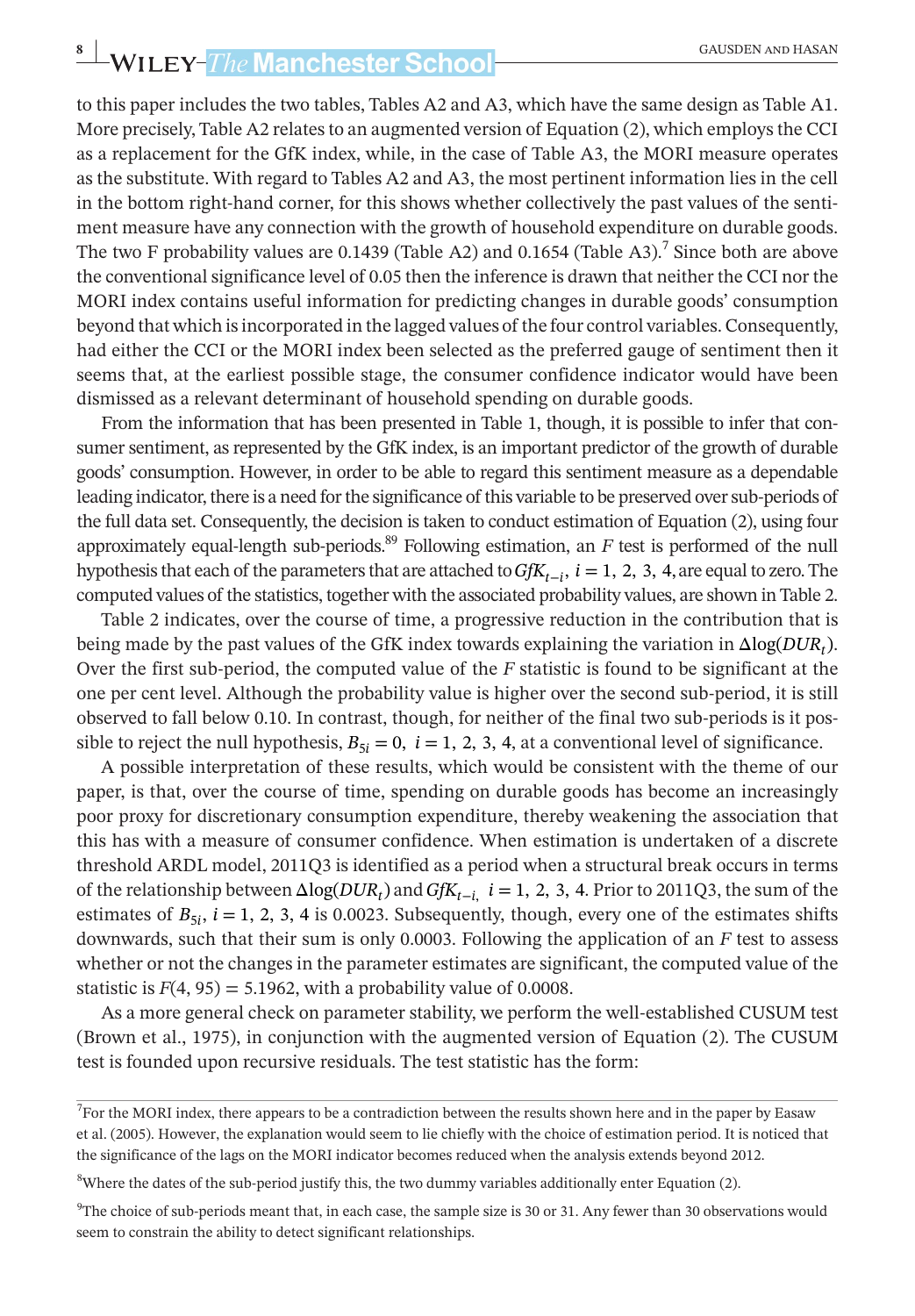### **The Manchester School-WILEY- Property School-WILEY- Property School-WILEY-**

| Sub-period    | <i>F</i> statistic  | Probability<br>value |
|---------------|---------------------|----------------------|
| 1986Q2-1993Q4 | $F(4, 10) = 7.6374$ | 0.0043               |
| 199401-200102 | $F(4, 9) = 3.2374$  | 0.0662               |
| 200103-200804 | $F(4, 9) = 1.3568$  | 0.3221               |
| 200901-201603 | $F(4, 8) = 0.3650$  | 0.8272               |

#### **TABLE 2** Results obtained from estimating Equation (2) over selected sub-periods

*Note:* All of the equations have been estimated by Ordinary Least Squares. Tests of hypotheses are performed with allowance for heteroskedasticity and autocorrelation in the disturbance terms (via selecting the Newey-West covariance procedure). For the final sub-period, 2009Q1–2016Q3, Equation (2) incorporates additionally two dummy variables to represent the redistribution of expenditure which occurred over 2009 and 2010 as a consequence of the implementation of the Labour Government's vehicle scrappage scheme. The value of the *F* statistic corresponds to a test of the joint null hypothesis that each of the parameters which are attached to the lags on the GfK index is equal to zero, i.e.,  $B_{5i} = 0$ ,  $i = 1, 2, 3, 4$ .

$$
W_t = \sum_{r=k+1}^t \frac{w_r}{s}, \quad t = k+1, \, k+2, \, \dots, T,
$$

where  $w_r$  denotes a recursive residual and *s* signifies the standard deviation of the residuals. On the basis of the null hypothesis, which maintains that the parameters of the model are constant,*Wt* has an expected value of zero. If the computed value of the statistic deviatessignificantly from zero then the null hypothesis must be rejected.

Figure 1, shows a time plot of  $W_t$ , together with a pair of five per cent level of significance lines. Should the computed value of the test statistic stray beyond either of the two significance bands then the inference is drawn that the respective model is unstable. From observing the graph, it is apparent that there is evidence of structural change. In particular, there are signs of alterations to the values of the parameters as the UK economy extricates itself from the financial crisis and the ensuing period of economic austerity, and steady growth is resumed in the consumption of durable goods.

The lack of temporal stability that has been identified in the relationship between the growth of the consumption of durable goods and the GfK index would seem to suppress any optimism when embarking upon a post-sample analysis to evaluate the predictive performance of the measure of consumer sentiment. Nevertheless, this paper proceeds by comparing the accuracy of out-of-sample forecasts that are generated by models including and excluding the confidence variable. One-step-ahead predictions are produced recursively overthe interval, 2006Q3–2016Q3, on the basis that this amounts to approximately one-third of the length of the full sample period. The empirical results that were presented earlier in this section provide a very clear indication that the augmented version of Equation (2) represents an overspecification and so is unlikely to yield satisfactory forecasts. Hence, there is a preference for operating within a much more restricted framework. To be more specific, consideration will be given to whether a regression equation for  $\Delta$ log(*DUR<sub>t</sub>*) which incorporates *GfK*<sub>t−1</sub> and *GfK*<sub>t−2</sub> (in addition to a constant term) is capable of achieving greater accuracy than a function that omits these terms. $\frac{10}{11}$  The somewhat minimalist context within which the predictive credentials of the GfK index are being examined

<sup>&</sup>lt;sup>10</sup>The choice of two quarterly lags on the GfK index is governed by a comparison of values of the Akaike Information Criterion, having employed as an estimation period, 1986Q2–2006Q2.

<sup>11</sup>Of course, in the absence of the past values of the sentiment measure, log(*DUR*) is behaving in accordance with a random walk with drift process.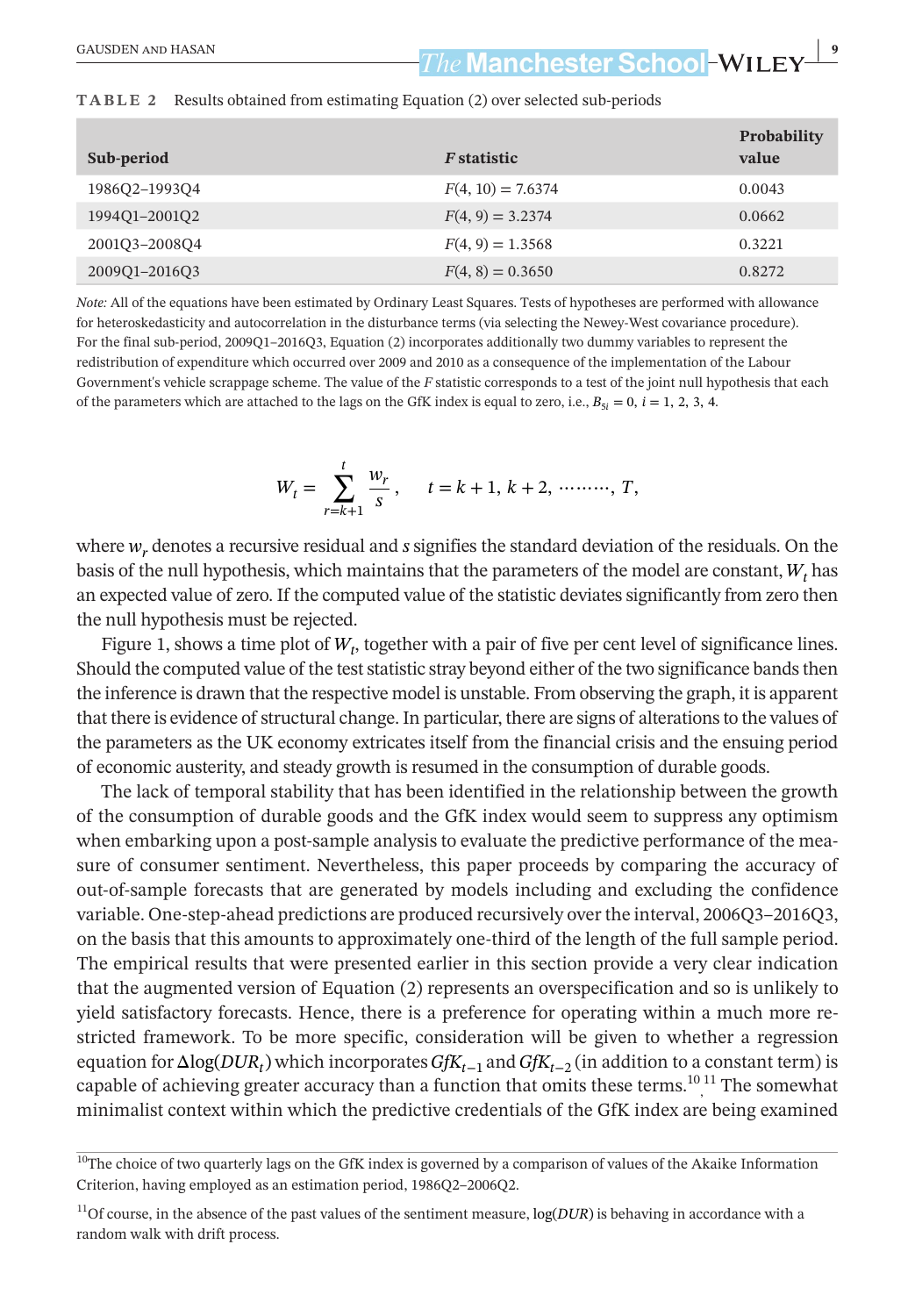

**FIGURE 1** Computed values of the CUSUM test statistic corresponding to the augmented version of Equation (2)

can be defended on two grounds. First, results which are not reported but are available from the corresponding author reveal that the full version of Equation (2) and a more parsimonious form of this model generate far less accurate forecasts than the equation involving only *GfKt*<sup>−</sup><sup>1</sup> and *GfK*<sub>t−2</sub>. Second, it seems reasonable to assume that the principal concern of the general public and media is with the ability of consumer confidence 'individually' to deliver advanced warning of developments in household spending.

A familiar approach towards assessing predictive performance is to compare values of a root mean square prediction error (RMSPE) statistic. However, there is also the desire to conduct a formal test of equal forecast accuracy. In spite of reservations about its statistical properties, Bram and Ludvigson (1998) elected to apply a modified version of the Diebold and Mariano (1995) test. On the basis that there are two rival specifications, models i and j, the latter involves the computation of the statistic:

$$
S_1 = \frac{\overline{d}_{ij}}{\widehat{\sigma}_{\overline{d}_{ij}}}
$$

where  $\overline{d}_{ij}$  denotes the average loss differential and  $\hat{\sigma}_{\overline{d}_{ij}}$  signifies the associated standard error, which requires a robust calculation.<sup>13</sup> Given the manner of its construction,  $S_1$  appears to have asymptotically a standard normal distribution, yet it needs to be respected that, for models with estimated parameters, such a density function only applies if the equations are non-nested (Clark & McCracken, 2001). However, the simulation results of Clark and McCracken (2015) suggested that, when one of the equations is nested within the other, the standard normal critical values

<sup>&</sup>lt;sup>13</sup>In the forthcoming analysis,  $\overline{d}_{ii}$  is calculated from the average, over the forecast interval, of the difference between the squared prediction errors corresponding to the estimated versions of models i and j. A positive value is indicative of the unrestricted equation generally producing more accurate forecasts.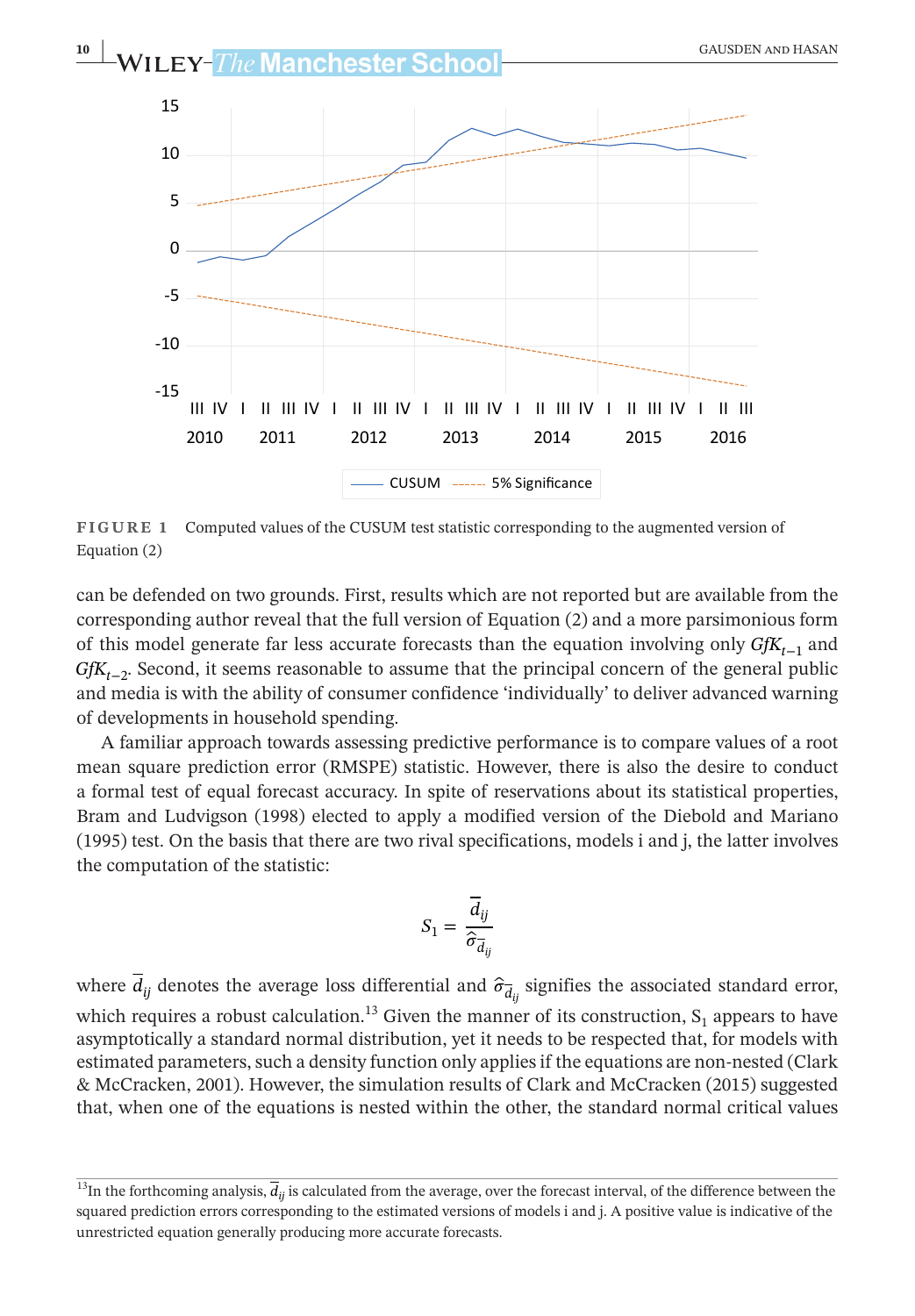# **|** GAUSDEN and HASAN **11**

could still be of relevance were there to be a preparedness to depart from the sharp null hypothesis that the expected loss differential is equal to zero. Within the more general specification, when allowance was made for the influence of the additional variables to be non-zero, yet sufficiently small for, in a finite sample, the restricted and unrestricted equations to be expected to generate equally accurate forecasts, the size of the Diebold-Mariano test wastypically found to be near to the true level of significance. This result encouraged Diebold (2015) to conclude that, given a desire to perform pseudo out-of-sample model comparisons, traditional Diebold-Mariano tests, utilising *N*(0, 1) critical values, are likely to be fine.

The modification which Bram and Ludvigson (1998) sought to apply to the Diebold-Mariano test followed the recommendation of Harvey et al. (1997). The latter had observed the Diebold-Mariano test to be quite seriously over-sized in small and moderate samples. In an attempt to remedy this problem, they advocated transforming the statistic,  $S_1$ , and basing the test upon a t distribution, rather than the standard normal distribution. To be more specific, in the case onestep-ahead forecasts, Harvey et al. (1997) preferred to calculate the value of:

$$
S_1^* = \sqrt{\frac{p-1}{p}} S_1
$$

where *p* denotes the number of predictions. Subsequently, the computed value of the statistic should be compared with a critical value corresponding to the *t*<sub>p−1</sub> distribution.

Table 3 shows the values of the RMSPE for the two rival equations which have been selected to forecast the values of Δlog(*DURt*) over the interval, 2006Q3–2016Q3. In order to provide these figures with some perspective, the average absolute proportional change in spending on durable goods over the 41 quarters is equal to 0.0222. It is apparent that the two values of the RMSPE are almost identical, suggesting the most modest of gains in predictive accuracy as a consequence of utilising data on consumer confidence. The value of the statistic,  $S_1^*$ , is only 0.0344, which is associated with a probability value of 0.9727, assuming that a two-tailed test of equal forecast accuracy is being performed.

#### **4** | **A DISAGGREGATED ANALYSIS OF UK HOUSEHOLD CONSUMPTION EXPENDITURE**

In the introduction to this paper, three criteria were presented which needed to be satisfied in order for a measure of consumer confidence to qualify as a reliable predictor of household consumption expenditure. From the results which were reported in Section 3, pertaining to spending on durable goods, it is apparent that only one out of the three conditions was met. It may be recalled that evidence was obtained of temporal instability in the relationship between the growth of durable goods' consumption and the GfK index. Also, following an out-of-sample analysis, it was discovered that the involvement of past values of the sentiment indicator did not succeed in producing significantly more accurate forecasts than the use of a time-evolving sample mean.<sup>12</sup> However, these findings may not necessitate a refutation of Katona's adaptive theory of consumption. It should be respected that Katona (1968) argued in favour of an attitudinal variable entering a model of 'discretionary' household expenditure. Hence, if there are elements of durable goods'

<sup>&</sup>lt;sup>12</sup>When a regression equation includes merely a constant term on its right-hand side, the Ordinary Least Squares estimator of the intercept parameter is the same as the sample mean of the dependent variable.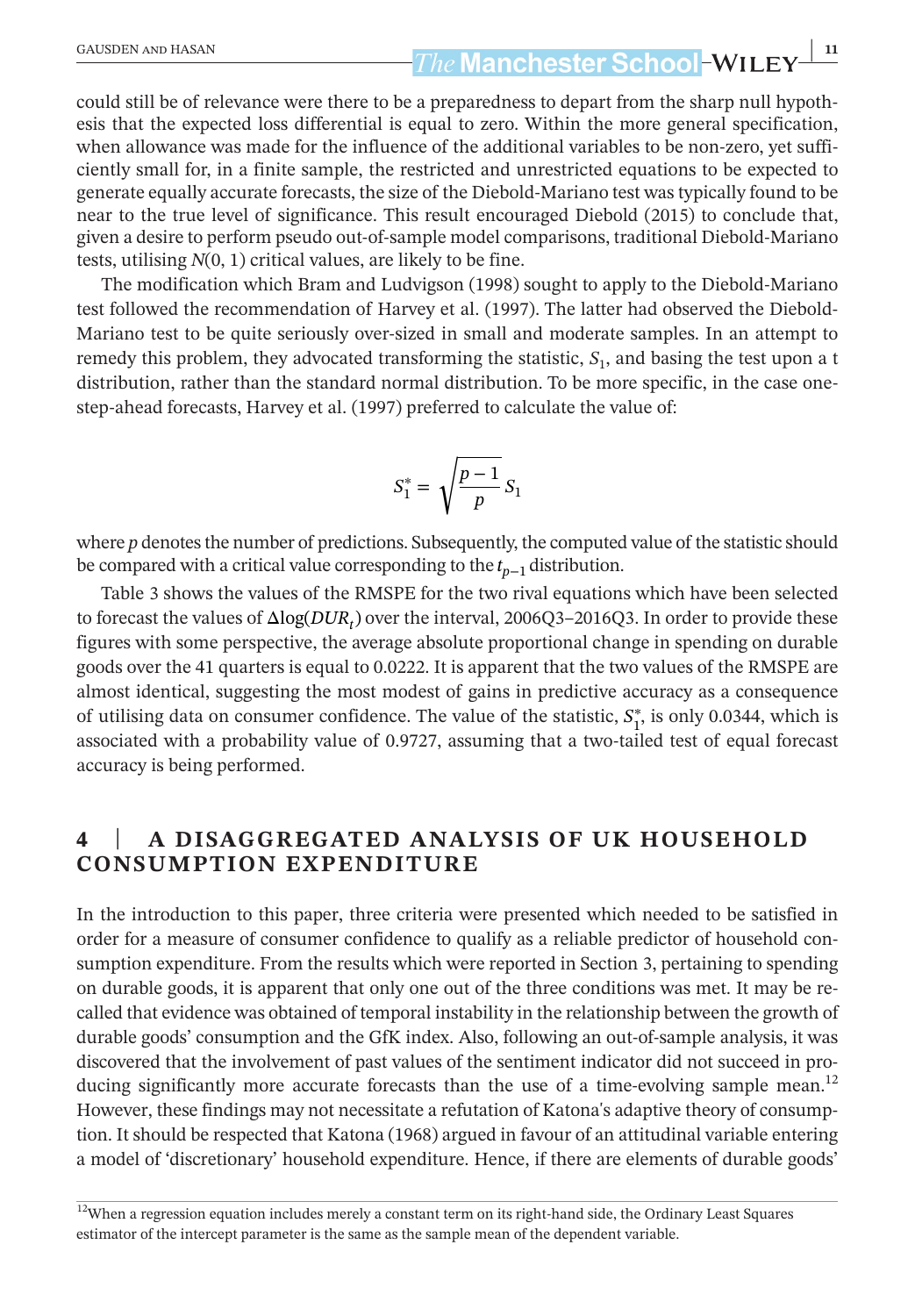**TABLE 3** Values of the RMSPE derived from recursive forecasts of  $\Delta \log(DUR_t)$ , t = 2006Q3, 2006Q4, ………, 2016Q3

| <b>Restricted equation</b> | Unrestricted equation |
|----------------------------|-----------------------|
| 0.0263                     | 0.0262                |

*Note:* The unrestricted equation features on its right-hand side *GfK*<sub>t−1</sub> and *GfK*<sub>t−2</sub> (in addition to a constant term). When appropriate, the equation also includes the two dummy variables to represent the effect of the Labour Government's vehicle scrappage scheme. The restricted equation is exactly the same, but for the omission of *GfK*<sub> $t-1$ </sub> and *GfK*<sub> $t−2$ </sub>.

| TABLE 4 Examples of discretionary and non-discretionary goods and services |  |
|----------------------------------------------------------------------------|--|
|                                                                            |  |

|                       | <b>Discretionary</b>                              | Percentage<br>change | Non-discretionary                                              | Percentage<br>change |
|-----------------------|---------------------------------------------------|----------------------|----------------------------------------------------------------|----------------------|
| Durable goods         | Major durables for<br>outdoor recreation          | 789.7<br>(309.5)     | Carpets and other floor<br>coverings                           | 40.08<br>$(-35.53)$  |
| Semi-durable<br>goods | Glassware, tableware<br>and household<br>utensils | 2.41.1<br>(57.02)    | <b>Books</b>                                                   | 54.75<br>$(-28.77)$  |
| Non-durable<br>goods  | Gardens, plants and<br>flowers                    | 201.7<br>(38.88)     | Milk, cheese and eggs                                          | 17.22<br>$(-46.04)$  |
| <b>Services</b>       | Insurance connected<br>with transport             | 215.5<br>(45.21)     | Hairdressing salons and<br>personal grooming<br>establishments | 15.85<br>$(-46.67)$  |

*Note:* The table shows the percentage change in household consumption expenditure on the respective good or service over the period, 1985Q1–2016Q3. The bracketed figures show the corresponding percentage changes in consumption, expressed as a ratio of real household disposable income. The data on the variables are seasonally adjusted and in the form of constant prices.

consumption which do not warrant the description of inessential then this may well account for the conclusion having been reached that the GfK index is an unreliable predictor.

In the Office for National Statistics publication, *Consumer Trends*, UK household consumption expenditure is divided between spending on durable goods, semi-durable goods, non-durable goods, and services. Within the table that is specifically devoted to durable goods (DGKS), it is possible to identify 15 different categories of expenditure.<sup>13</sup> For each particular component of durable goods' consumption, sufficient data are available to be able to calculate the percentage change from 1985Q1 to 2016Q3. Within Table 4, there can be seen the resultant values for Major Durables for Outdoor Recreation and Carpets and Other Floor Coverings. It is apparent that the two figures are markedly different, indicating that the increase in expenditure on the former has by far exceeded that on the latter. Indeed, the implication is that spending on Carpets and Other Floor Coverings has been remarkably stable, with a growth rate that does not amount to even half of the corresponding rise in real household disposable income.<sup>14</sup> On this basis, it would seem to be inappropriate to be interpreting expenditure on Carpets and Other Floor Coverings as being discretionary, with the consequence that its inclusion in the data on the aggregate consumption of durable goods has possiblyweakened the estimated relationship betweenΔlog(*DURt*) and past values of the GfK index.

<sup>&</sup>lt;sup>13</sup>The label which is given to this table signifies that the associated quarterly data are seasonally adjusted and contained in the form of constant prices.

<sup>&</sup>lt;sup>14</sup>This statement is made, assuming no substantial falls in the consumption of this good.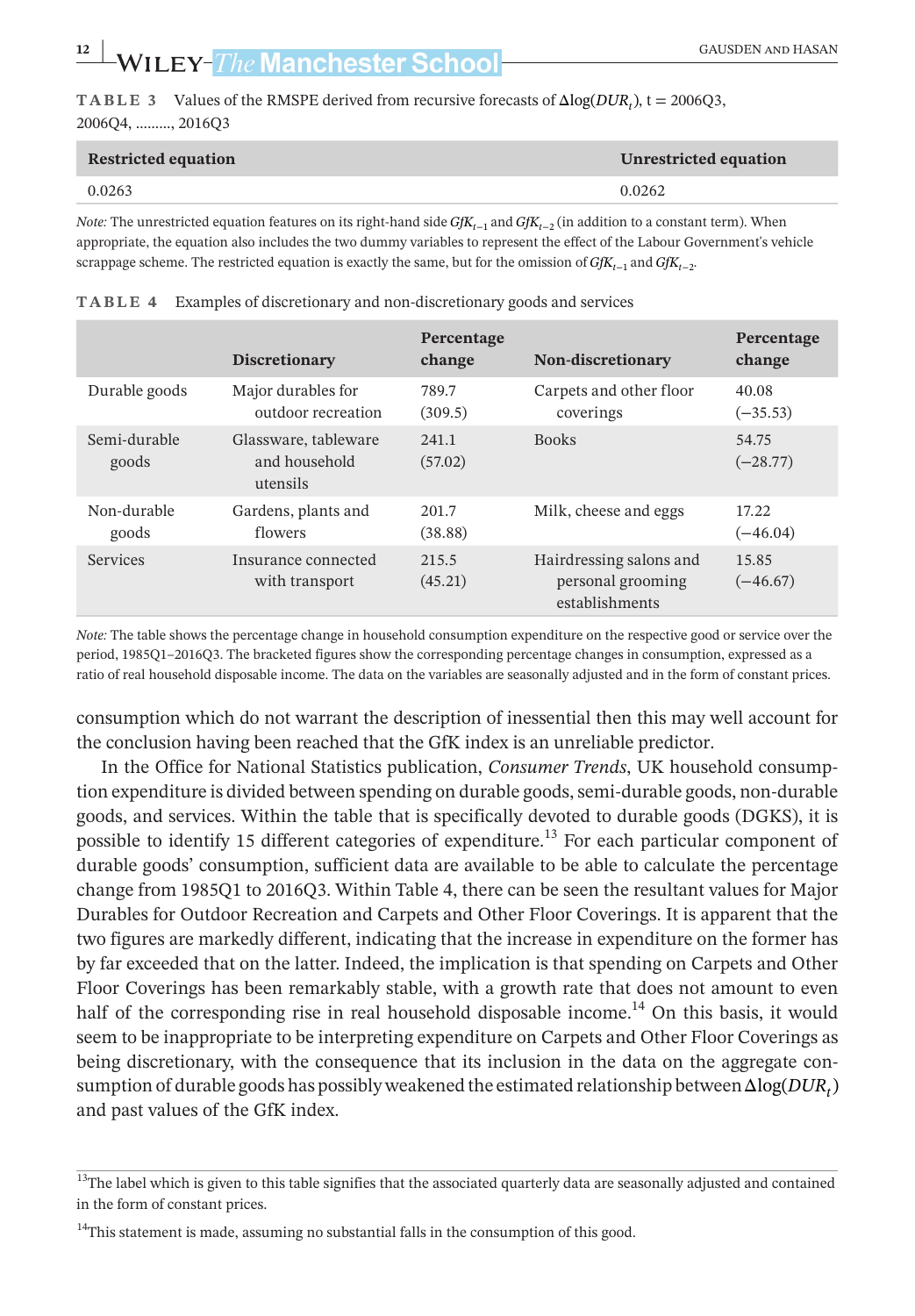# **EAUSDEN AND HASAN 13**<br> **13**<br> **13**<br> **14**<br> **14**<br> **14**<br> **14**<br> **14**<br> **14**<br> **14**<br> **14**<br> **14**<br> **14**<br> **14**<br> **14**<br> **14**<br> **14**<br> **14**<br> **11**<br> **11**<br> **11**

While there are aspects of spending on durable goods that are obligatory, it should be appreciated that there are also elements of expenditure on semi-durable goods, non-durable goods, and services which happen to be gratuitous. Indeed, with reference to the latter three categories of consumption, Table 4 contains examples of items for which expenditure has increased much more rapidly than household income over the interval, 1985Q1–2016Q3. It would seem to follow, then, that if there is an aim of compiling a series on discretionary consumer spending, which would enable a fairer test of Katona's theory, consideration needs to be given to the components of all four of the broad classes of consumption. The relevant tables within *Consumer Trends* are those with the labels, DURKS, SDKS, NDKS and SERKS. Within these tables, there are to be found 111 different forms of household expenditure. For each one of these, the following strategy is employed in order to establish whether or not the consumption is discretionary. The preference is for adopting a regression-based approach to ensure that all of the sample data are making a contribution towards the verdict. To be more specific, the two simple equations, (3) and (4), are estimated over the full sample period.

$$
Consumption_t = A_0 + A_1 R H D I_t + \varepsilon_t \tag{3}
$$

$$
log (Consumptiont) = C0 + C1log (RHDIt) + \varepsilont
$$
\n(4)

*t* = 1985*Q*1, 1985*Q*2, ⋯⋯⋯, 2016*Q*3

It should be emphasised that neither of these equations is intended to be a fully-fledged model of consumption, and so should not be evaluated in that context. With reference to Equation (3), the intercept parameter hasthe strict interpretation of the average value of household expenditure when the value of real household disposable income is equal to zero. The belief is held that, for an essential good or service,  $A_0 > 0$ , as consumers would typically find a way of financing the purchase, even were the value of income to be minimal. With reference to Equation (4), on account of both of the left- and right-hand-side variables being contained in a logarithmic form, the parameter,*C*1, has the interpretation of the income elasticity of consumption. In the case of an essential good or service, the value of  $C_1$  is considered to be  $\lt 1$  for the reason that, during an economic downswing (upswing), expenditure is not expected to fall (rise) to the same extent as income.

Consequently, the decision is taken that should both the estimate of  $A_0$  be less than zero and the estimate of  $C_1$  be greater than 1 then the item of consumption expenditure can be classed as discretionary. With regard to the DURKS table within *Consumer Trends*, it transpires that 9 out of the 15 different types of spending on durable goods satisfy the two criteria.<sup>15</sup> Thus, in the year 2015, out of a total of £112,667 million of purchases of durable goods by households, £57,728 million are interpreted as discretionary.<sup>16</sup> Concerning the consumption of semi-durable goods, 13 out of 15 different components are identified as being discretionary, which corresponds to £113,355 million out of a total expenditure of £121,128 million. For non-durable goods, the fraction is 9 out of 33, resulting in £63,036 million out of £255,347 million; and, for services, the ratio is 14 out of 48, giving rise to £152,358 million out of £684,643 million. In sum, then, 45 out of 111 elements of consumption are deemed to be discretionary, which equates with just under 33 per

<sup>&</sup>lt;sup>15</sup>Specific information can be obtained from the corresponding author on the allocation of the components of consumption not only for durable goods but also for semi-durable goods, non-durable goods, and services.

<sup>&</sup>lt;sup>16</sup>This equates with just over 51 per cent. This figure would have been far higher but for expenditure on motor vehicles having an estimated income elasticity of 0.92.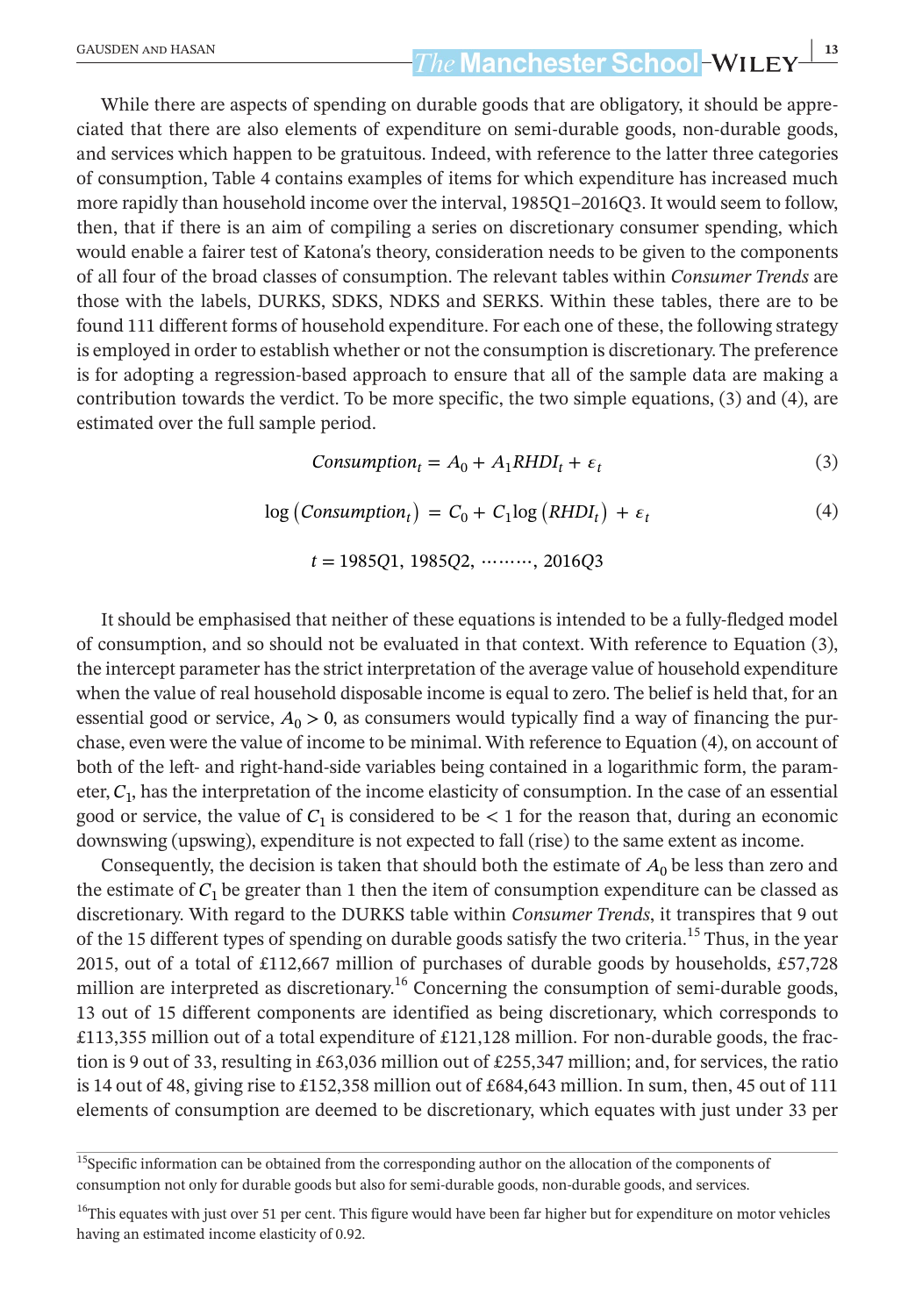

**FIGURE 2** Time plots of the logarithms of discretionary and non-discretionary household consumption expenditure in the UK

cent of UK household expenditure in 2015. Interestingly, the contribution that is made by durable goods to overall discretionary spending is only in the region of 15 per cent.

By combining the data on the relevant 45 categories of consumption, it is possible to form a series on the discretionary expenditure by the personal sector (DISC). Also, by subtracting DISC from overall household consumption expenditure, it is possible to achieve a series on aggregate non-discretionary spending (NONDISC). Figure 2 shows the line graphs of the natural logarithms of DISC and NONDISC. It is apparent from a study of this diagram that, over the course of 1985Q1–2016Q3, DISC has fluctuated to a greater extent than NONDISC. More specifically, it can be seen that, in the early 1990s, the fall in NONDISC was much shallower than the decline in DISC. Subsequently, from 1991/1992 to the beginning of the financial crisis. DISC grew noticeably more rapidly than NONDISC. Finally, after the economic recession, from 2011/2012 to the end of the data period, a far stronger recovery can be witnessed in DISC than NONDISC. In a multi-country econometric analysis of consumption behaviour, Gausden and Hasan (2020) remarked on how the ability of a measure of consumer confidence to forecast the growth of household expenditure seemed to be affected by the degree of variability in the latter. Consequently, this may give cause for a degree of optimism when proceeding to investigate the suitability of the GfK index for predicting changes in DISC.

#### **5** | **DISCRETIONARY HOUSEHOLD EXPENDITURE AND CONSUMER CONFIDENCE**

In the penultimate section of this paper, the empirical methodology which was implemented earlier in connection with the consumption of durable goods will now be applied to discretionary household expenditure. As a consequence of performing this econometric analysis, it will be possible to assess whether the chosen measure of consumer confidence is more suitable for explaining the behaviour of the latter than the former. Indeed, the sentiment variable will be accepted as a reliable leading indicator of discretionary spending if the following three requirements are fulfilled: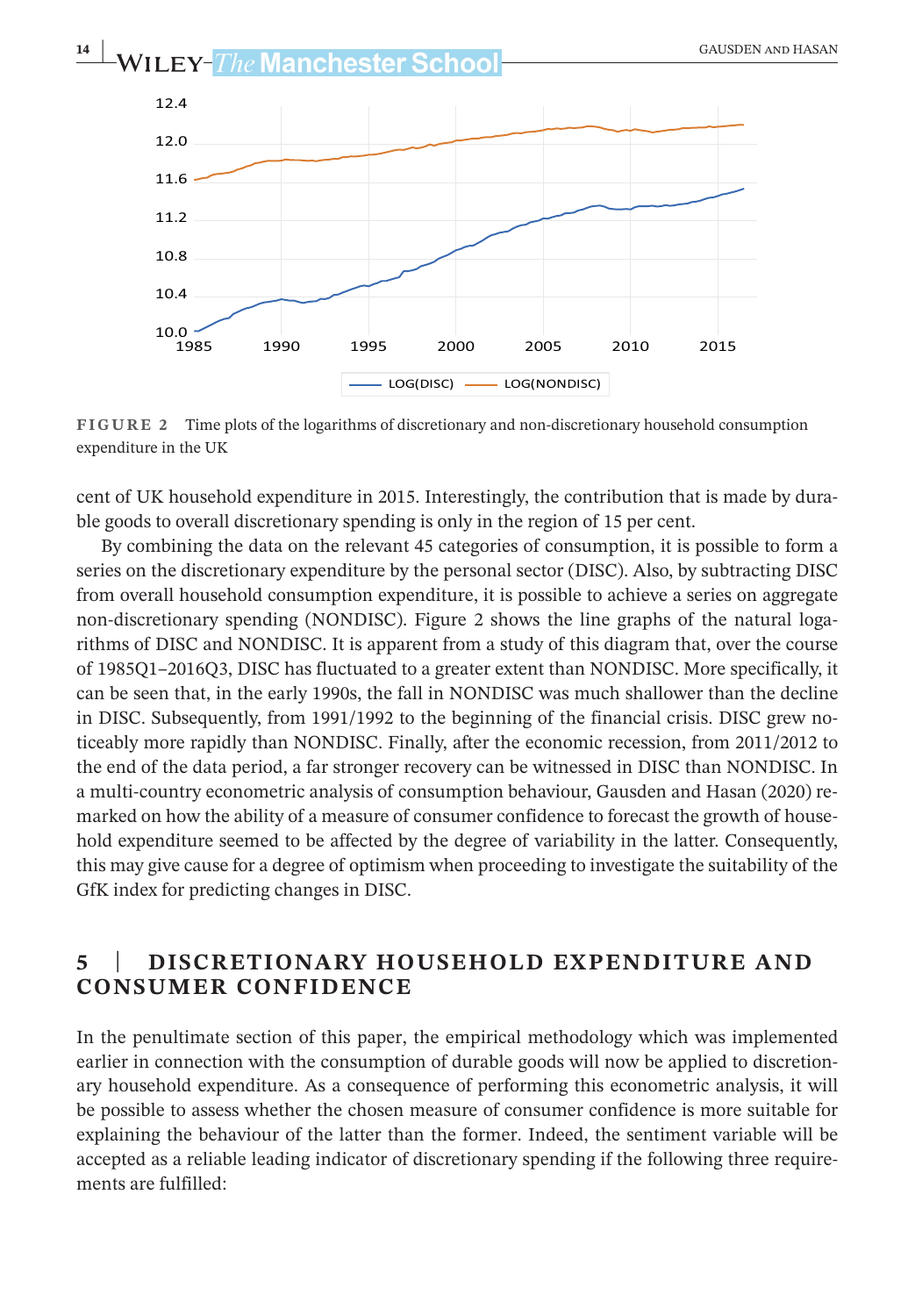| <b>Right-hand-side variables</b>           | Equation (1)          | Equation (2)          |
|--------------------------------------------|-----------------------|-----------------------|
| $\Delta$ log ( <i>DISC<sub>t-i</sub></i> ) | 0.5914<br>(0.0005)    | 0.0260<br>(0.8974)    |
| $\Delta$ log (RHDI <sub>t-i</sub> )        | 0.1147<br>(0.3460)    | $-0.0137$<br>(0.4120) |
| $\Delta$ log ( <i>FTSE<sub>t-i</sub></i> ) | 0.0165<br>(0.2783)    | 0.0231<br>(0.1934)    |
| $\Delta TB_{t-i}$                          | $-0.0046$<br>(0.0116) | $-0.0055$<br>(0.2305) |
| $GfK_{t-i}$                                |                       | 0.0005<br>(0.0005)    |
| Adjusted R-squared                         | 0.1719                | 0.2661                |
| BG(4)                                      | 6.7587<br>(0.1492)    | 3.2253<br>(0.5209)    |

**TABLE 5** Results obtained from estimating Equations (1) and (2) over the full sample period with  $\Delta$ log(*DISC*<sub>*t*−*i*</sub>) replacing  $\Delta$ log (*DUR*<sub>*t*−*i*</sub>), *i* = 0, 1, 2, 3, 4

*Note:* See Table 1.

- **(i)** from having estimated an ARDL model over the full data period, the collective effect of lagged values of the GfK index on the quarterly growth of DISC is statistically significant;
- (ii) this statistical significance is preserved when estimating the same equation over sub-periods, and there is no indication of temporal instability;
- **(iii)** from having conducted a post-sample exercise, the involvement of past values of the GfK index leads to a significant improvement in the accuracy of forecasts of Δlog(*DISC*).

Importantly, respecting the overriding objective of this paper, should these three conditions be satisfied then the empirical evidence can be interpreted as providing support for Katona's adaptive theory.

Implementation of the methodology necessitates initially estimation of Equations (1) and (2) over the full data period, but with  $\Delta \log(DISC_{t-1})$  replacing  $\Delta \log(DUR_{t-1})$  *i* = 0, 1, 2, ………, *n*. Having set the number of lags on the variables equal to 4, the results of the estimation and subsequent statistical tests are shown in Table 5. A study of this table reveals that the addition to Equation (1) of the four lags on the GfK index succeeds in raising the value of the adjusted R-squared statistic by 0.0942. Also, within Equation (2), the overall estimated effect of the past values of the confidence measure is positive (0.0005), and so accords with expectations. Furthermore, the GfK index is the only one of the right-hand-side variables for which the F probability value is below a conventional level of significance.<sup>1718</sup>

Within the Appendix to this paper, there can also be found Table A5, which shows the consequences of having estimated the augmented version of Equation (2), featuring  $\Delta$ log (*NONDISC*<sub>t−*i*</sub>)</sub> rather than  $\Delta$ log ( $DUR_{t-i}$ ), *i* = 0, 1, 2, 3, 4. What we can glean from this table is that the collective effect of past changes in the GfK index on the growth of non-discretionary household expenditure

 $17A$  comparison of probability values within Table 5 and Table 1 indicates that the GfK index exerts a stronger influence upon  $\Delta$ log(*DISC<sub>t</sub>*) than  $\Delta$ log(*DUR<sub>t</sub>*).

 $18$ Table A4 in the Appendix to this paper shows individual parameter estimates.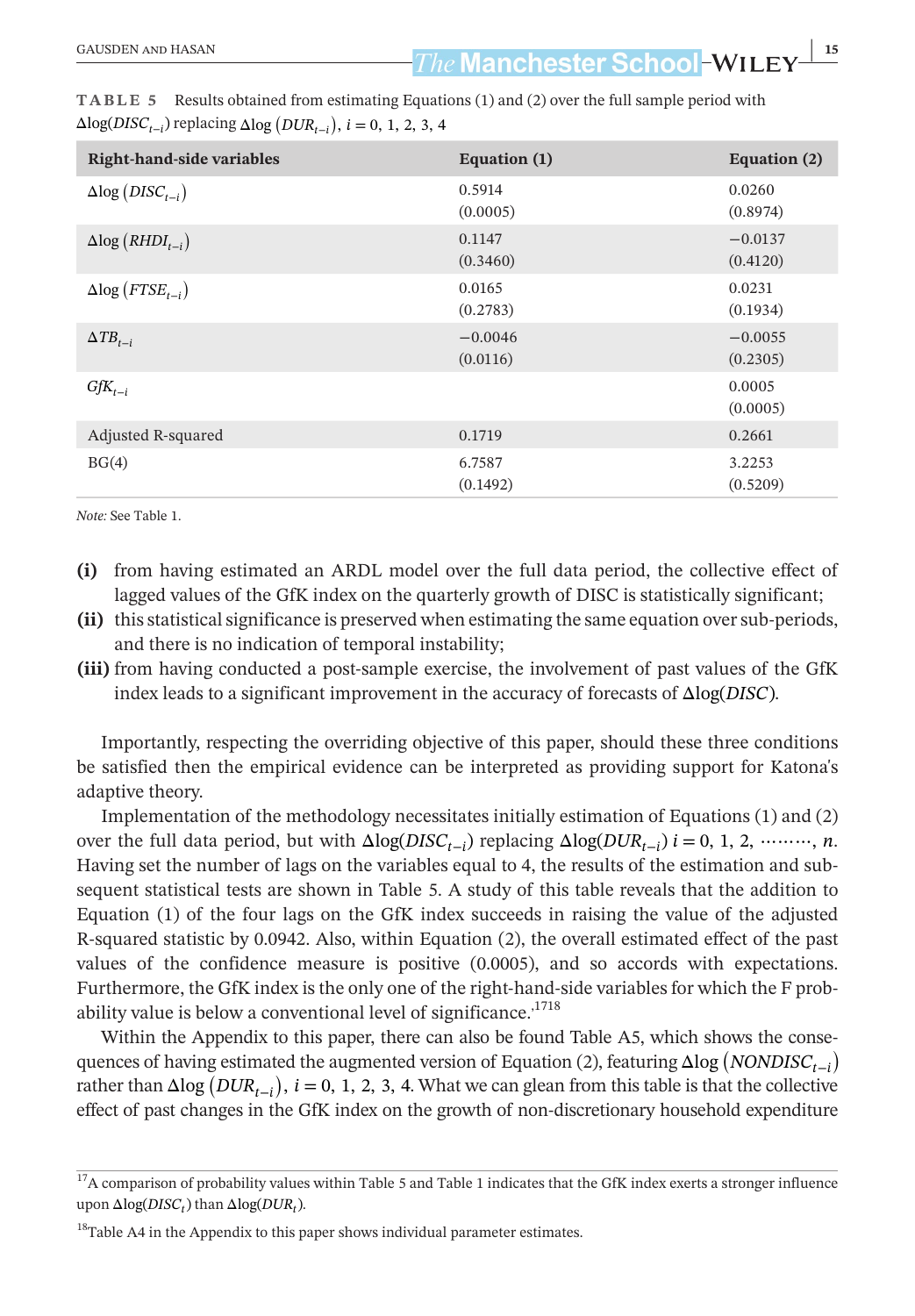| TABLE 6 Results obtained from estimating Equation (2) over selected sub-periods with $\Delta log(DISC_{t-i})$ |
|---------------------------------------------------------------------------------------------------------------|
| replacing $\Delta$ log $(DUR_{t-i})$ , $i = 0, 1, 2, 3, 4$                                                    |

| Sub-period    | <i>F</i> statistic  | <b>Probability</b><br>value |
|---------------|---------------------|-----------------------------|
| 1986O2-1993O4 | $F(4, 10) = 2.6651$ | 0.0951                      |
| 199401-200102 | $F(4, 9) = 3.0203$  | 0.0777                      |
| 200103-200804 | $F(4, 9) = 2.9433$  | 0.0823                      |
| 200901-201603 | $F(4, 10) = 10.002$ | 0.0016                      |

*Note:* See Table 2. It should be recognised, though, that there is no need for the two dummy variables to be additionally included in the equation, when estimating over the interval, 2009Q1–2016Q3.

is positive. However, at a conventional level of significance, it is not possible to reject the null hypothesisthat each of the four parameters which are attached to the lags on the confidence variable is equal to zero. We can also see from thistable that past values of the dependent variable exert a much stronger influence than in the corresponding equation for Δlog(*DISCt*). Indeed, the value of the *F* statistic in the first column exceeds the corresponding five per cent level of significance critical value. Such results are to be expected if we have managed to distinguish successfully between goods and services which are optional and those which are essential.

Having estimated Equation (2) over the full sample period, with  $\Delta$ log (*DISC*<sub>*t*−*i*</sub>) replacing  $\Delta$ log ( $DUR_{t-1}$ ), *i* = 0, 1, 2, 3, 4, we now investigate whether the significant relationship between the growth of discretionary expenditure and the GfK index that was obtained is preserved when estimation is performed over sub-periods. For each of the intervals, 1986Q2–1993Q4, 1994Q1– 2001Q2, 2001Q3–2008Q4 and 2009Q1–2016Q3, the computed value of an *F* statistic is produced for the purpose of testing the null hypothesis that  $B_{5i} = 0$ ,  $i = 1, 2, 3, 4$ . Table 6 shows not only these computed values but also the corresponding marginal levels of significance.

With regard to the results in Table 6, there appears to be some consistency in terms of the significance of the relationship between  $\Delta \log(DISC_t)$  and  $G/K_{t-1}$ , *i* = 1, 2, 3, 4. Every one of the four probability values in the final column can be observed to be less than 0.10. In contrast to what wasseen in Table 2, the lowest (highest) probability value is associated with the most recent (earliest) sub-period.

As a further check on the stability of Equation (2), with discretionary consumption replacing spending on durable goods, we perform the CUSUM test, which was outlined in section 3. Figure 3 shows, in the form of a line graph, the computed values of the test statistic, together with the five per cent level of significance bands. The inference that is drawn from the diagram is that the parameters of the model are constant over time. Over the first half of the data period, there is little deviation from the expected value of zero. It is only when the financial crisis is encountered that some clear departures are visible, although technically none of these are statistically significant.

Finally,attentionturnstotheusefulnessoftheGfKindexforthepurposeofproducingout-of-sample, one-quarter-ahead recursive forecasts of  $Δlog(DISC_t)$ ,  $t = 2006Q3, 2006Q4, ……$ , 2016Q3. As before, the adopted approach is to compare the predictive accuracy that is achieved by two rival models: an equation which relates the quarterly growth of consumption to (a constant term and) the previous two values of the sentiment measure; and a restricted version which excludes *GfKt*<sup>−</sup><sup>1</sup> and *GfK*<sub>t−2</sub>. Table 7 incorporates the values of the RMSPE statistic for the two models. Through suitably combining these figures, it can be calculated that the inclusion of the lags on consumer confidence succeeds in reducing the value of the RMSPE by more than 25 per cent. Additionally, from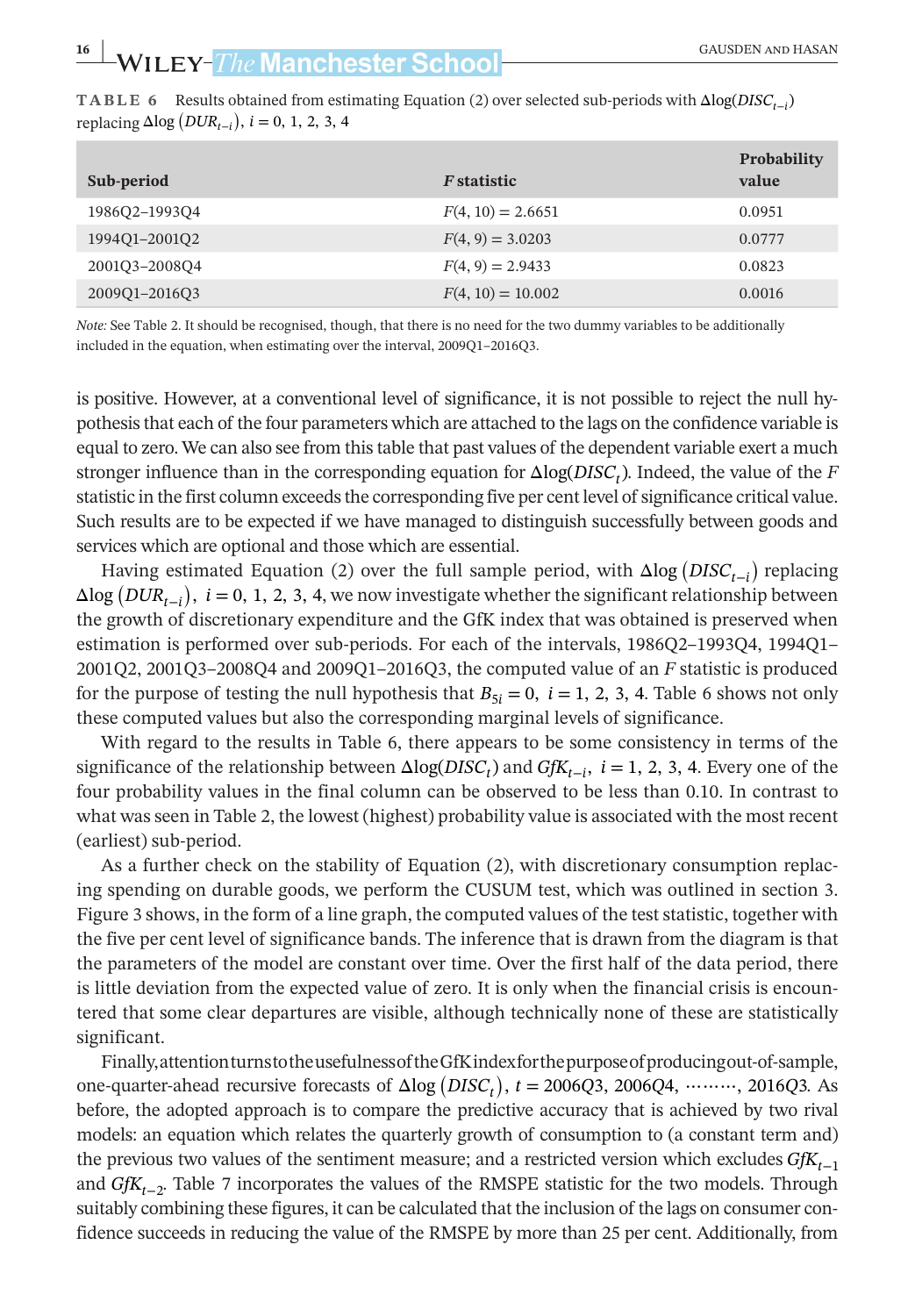**GAUSDEN AND HASAN 17***he* **Manchester School-WILE** 



**FIGURE 3** Computed values of the CUSUM test statistic corresponding to Equation (2), with Δlog(*DISCt*<sup>−</sup>*i*)  $replacing Δlog(DUR<sub>t−i</sub>), i = 0, 1, 2, 3, 4$ 

**TABLE 7** Values of the RMSPE derived from recursive forecasts of Δlog(*DISCt*), *t* = 2006Q3, 2006Q4, ………, 2016Q3

| <b>Restricted equation</b> | Unrestricted equation |
|----------------------------|-----------------------|
| 0.0113                     | 0.0084                |

*Note:* The unrestricted equation features on its right-hand side *GfK*<sub>*t*−1</sub> and *GfK*<sub>*t*−2</sub> (in addition to a constant term). The restricted equation is exactly the same, but for the omission of *GfK*<sub>t−1</sub> and *GfK*<sub>t−2</sub>.

the application of the modified version of the Diebold-Mariano test, which was favoured by Harvey et al. (1997), a value of  $S_1^* = 2.0433$  is obtained. For a two-tailed test, founded upon the  $t_{40}$  distribution, the corresponding probability value is 0.0476. The latter thereby enables the conclusion to be reached that the involvement in the analysis of past values of the GfK index enables significantly superior forecasts to be produced.

Granted that all three of the stipulated criteria are satisfied, there is justification for maintaining that the opinions and expectations which are formed by households about their own financial position and the general economic situation play a part in deciding the amount of discretionary consumption expenditure that isto be undertaken. Hence, Katona's adaptive theory of consumption would appear to have some credence.

#### **6** | **SUMMARY AND CONCLUSION**

This paper has had the objective ofreappraising Katona's(1968) adaptive theory of consumer behaviour, which permits a psychological factor a role in determining discretionary household expenditure. In spite of accepting that this may be an imperfect substitute, Katona (1967, 1968) employed spending on durable goods as a proxy for gratuitous consumption. Several more recent econometric studies have shown the relationship between purchases of durable goods and a measure of consumer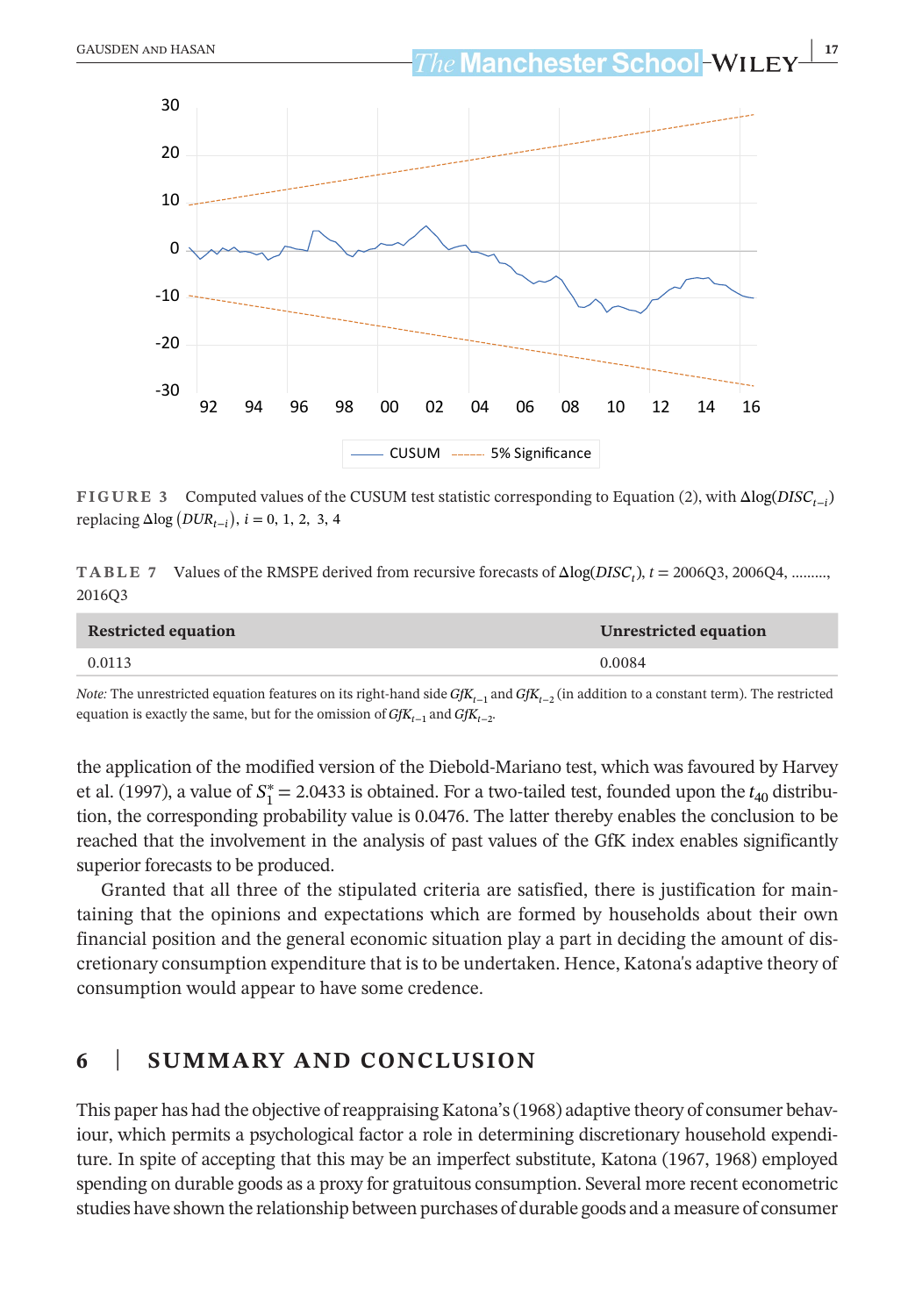# **18** WILEY-The Manchester School **CAUSDEN AND HASAN**

confidence to be temporally unstable. Such a finding is confirmed in this article, having performed an analysis of UK quarterly data with the GfK index serving as the sentiment indicator.

Rather than regarding these results as evidence which contradicts Katona's theory, this paper questions the suitability of relying upon durable goods expenditure for performing such an investigation and prefers to construct a more genuine representation of discretionary spending. Through undertaking a disaggregated analysis involving the classification of 111 categories of consumption, a time series on non-obligatory expenditure by the household sector is produced (DISC). Following estimation of an established ARDL model over the full data period, 1986Q2– 2016Q3, evidence is found of a strongly significant relationship between the growth of DISC and past values of the GfK index. Significance is maintained when the same equation is estimated over four approximately equal length sub-intervals. Also, it is demonstrated that the accuracy of outof-sample, one-quarter-ahead forecasts of Δlog ( *DISCt* ) , *t* = 2006*Q*3, 2006*Q*4, ⋯⋯⋯, 2016*Q*3, benefits appreciably from taking into consideration lagged values of the consumer sentiment indicator. Consequently, it appears that, when an evaluation is performed in conjunction with what is believed to be a more relevant consumption variable, the data do not refute Katona's theory.

What we have learnt from our study is that focusing upon the expenditure on durable goods has the effect of downplaying the importance of consumer confidence for stimulating changes in aggregate household consumption. For one reason, it is generally concluded that shifts in attitudes and expectations are of relevance in only limited circumstances. Second, as a proportion of the overall spending by the personal sector in the UK, expenditure on durable goods is far smaller than discretionary consumption. Consequently, we hold the view that decisions on macroeconomic policy would be aided by a reference to the relationship between consumer sentiment and DISC. It should be recognised, though, that regular revisions should be made to the composition of the latter, in accordance with adjustments to tastes and technology. Also, it may be productive to complement the approach that was employed to classify goods and services in this paper with a study of suitable microeconomic data, which show the composition of the consumption of different income groups.

#### **ACKNOWLEDGEMENTS**

The authors would like to express their thanks to the Editor of the journal and two anonymous referees for supplying comments which served to enhance the quality of this paper.

#### **REFERENCES**

- Ahmed, M. I., & Cassou, S. P. (2016). Does consumer confidence affect durable goods spending during good and bad times equally? *Journal of Macroeconomics*, *50*, 86–97. <https://doi.org/10.1016/j.jmacro.2016.08.008>
- Baghestani, H., & Kherfi, S. (2015). An error-correction modeling of U.S. consumer spending: Are there asymmetries? *Journal of Economic Studies*, *42*, 1078–1094. <https://doi.org/10.1108/JES-04-2014-0065>
- Bram, J., & Ludvigson, S. J. (1998). Does consumer confidence forecast household expenditure? A sentiment index horse race. *Federal Reserve Bank of New York Economic Policy Review*, *4*, 59–78.
- Brown, R. L., Durbin, J., & Evans, J. M. (1975). Techniques for testing the constancy of regression relationships over time. *Journal of the Royal Statistical Society: Series B*, *37*, 149–163. [https://doi.org/10.1111/j.2517-6161.1975.](https://doi.org/10.1111/j.2517-6161.1975.tb01532.x) [tb01532.x](https://doi.org/10.1111/j.2517-6161.1975.tb01532.x)
- Carroll, C. D., Fuhrer, J. C., & Wilcox, D. W. (1994). Does consumer sentiment forecast household spending? If so, why? *The American Economic Review*, *84*, 1397–1408.
- Clark, T. E., & McCracken, M. W. (2001). Tests of equal forecast accuracy and encompassing for nested models. *Journal of Econometrics*, *105*, 85–110. [https://doi.org/10.1016/S0304-4076\(01\)00071-9](https://doi.org/10.1016/S0304-4076(01)00071-9)
- Clark, T. E., & McCracken, M. W. (2015). Nested forecast model comparisons: A new approach to testing equal accuracy. *Journal of Econometrics*, *186*, 160–177. <https://doi.org/10.1016/j.jeconom.2014.06.016>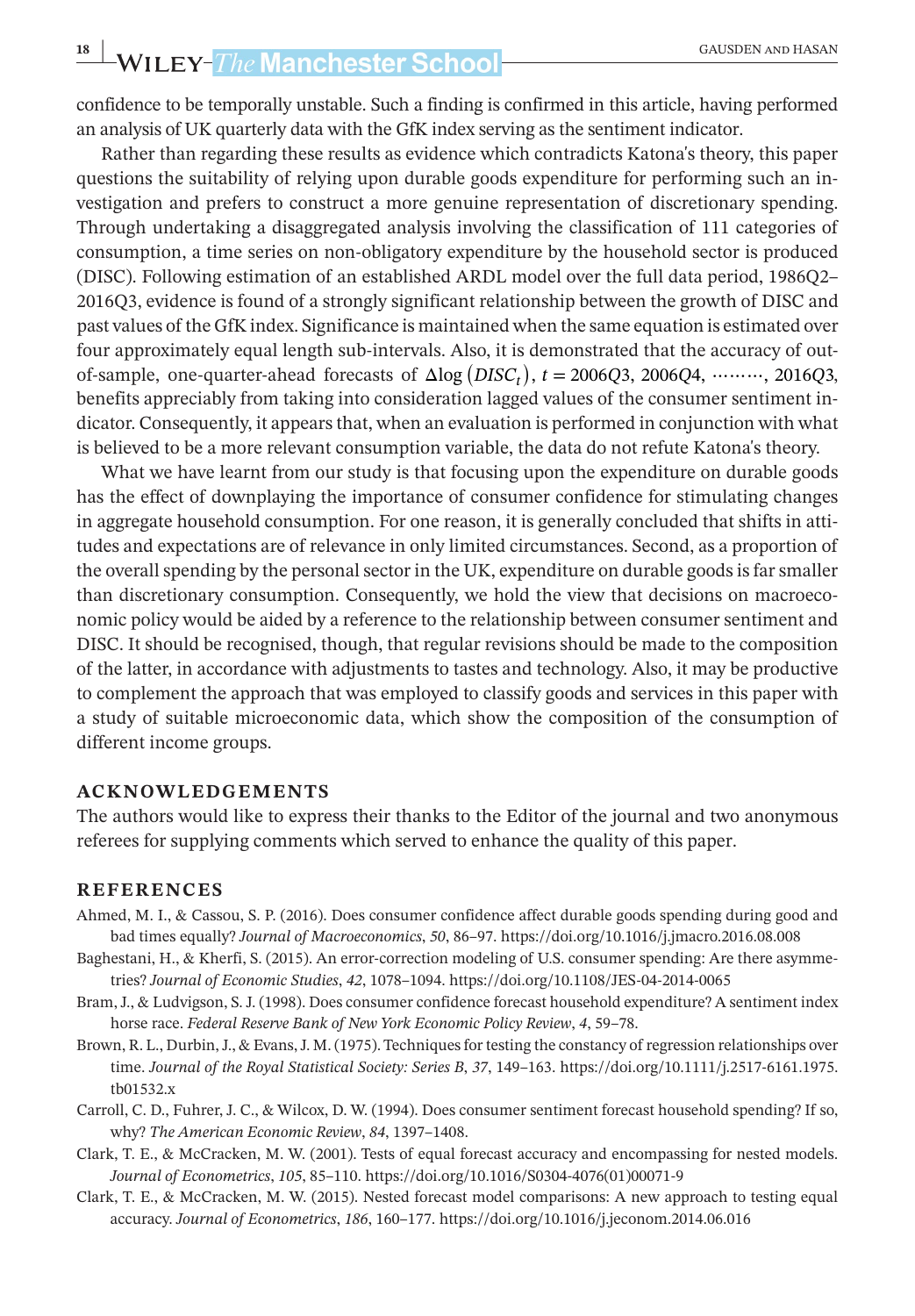- Diebold, F. X. (2015). Comparing predictive accuracy, twenty years later: A personal perspective on the use and abuse of Diebold-Mariano tests. *Journal of Business and Economic Statistics*, *33*, 1–9. [https://doi.](https://doi.org/10.1080/07350015.2014.983236) [org/10.1080/07350015.2014.983236](https://doi.org/10.1080/07350015.2014.983236)
- Diebold, F. X., & Mariano, R. S. (1995). Comparing predictive accuracy.*Journal of Business and Economic Statistics*, *13*, 253–263.
- Easaw, J., Garratt, D., & Heravi, S. (2005). Does consumer sentiment accurately forecast UK household consumption? Are there any comparisons to be made with the US? *Journal of Macroeconomics*, *27*, 517–532. [https://](https://doi.org/10.1016/j.jmacro.2004.03.001) [doi.org/10.1016/j.jmacro.2004.03.001](https://doi.org/10.1016/j.jmacro.2004.03.001)
- Easaw, J. Z., & Heravi, S. M. (2004). Evaluating consumer sentiments as predictors of UK household consumption behavior. Are they accurate and useful? *International Journal of Forecasting*, *20*, 671–681. [https://doi.](https://doi.org/10.1016/j.ijforecast.2003.12.006) [org/10.1016/j.ijforecast.2003.12.006](https://doi.org/10.1016/j.ijforecast.2003.12.006)
- Gausden, R., & Hasan, M. S. (2016). Would information on consumer confidence have helped to predict UK household expenditure during the recent economic crisis? *Applied Economics*, *48*, 1695–1709. [https://doi.](https://doi.org/10.1080/00036846.2015.1105926) [org/10.1080/00036846.2015.1105926](https://doi.org/10.1080/00036846.2015.1105926)
- Gausden, R., & Hasan, M. S. (2020). Comparative performances of measures of consumer and economic sentiment in forecasting consumption: A multi-country analysis. *Applied Economics*, *52*, 1088–1104. [https://doi.](https://doi.org/10.1080/00036846.2019.1659489) [org/10.1080/00036846.2019.1659489](https://doi.org/10.1080/00036846.2019.1659489)
- Harvey, D., Leybourne, S., & Newbold, P. (1997). Testing the equality of prediction mean squared errors. *International Journal of Forecasting*, *13*, 281–291. [https://doi.org/10.1016/S0169-2070\(96\)00719-4](https://doi.org/10.1016/S0169-2070(96)00719-4)
- Katona, G. (1967). Anticipations statistics and consumer behavior. *The American Statistician*, *21*, 12–13.
- Katona, G. (1968). Consumer behavior: Theory and findings on expectations and aspirations. *The American Economic Review*, *58*, 19–30.
- Throop, A. W. (1992). Consumer sentiment: Its causes and effects. *Federal Reserve Bank of San Francisco Economic Review*, *1*, 35–59.

**How to cite this article:** Gausden, R., & Hasan, M. (2022). A reappraisal of Katona's adaptive theory of consumer behaviour using U.K. data. *The Manchester School*, 00, 1–22. <https://doi.org/10.1111/manc.12395>

#### **APPENDIX**

#### **1** | **DATA SOURCES**

*Household Consumption Expenditure*

Source: Consumer Trends database of the Office for National Statistics, Quarter 2, 2017

Quarterly, seasonally-adjusted data in the form of constant (2015) prices

*Real Household Disposable Income*

Source: Datastream. Codename: NRJR

Quarterly, seasonally-adjusted data

*FTSE All Share Price Index*

Source: Datastream. Codename: FTALLSH(PI)

Data are quarterly averages, seasonally unadjusted

*Implicit Price Deflator*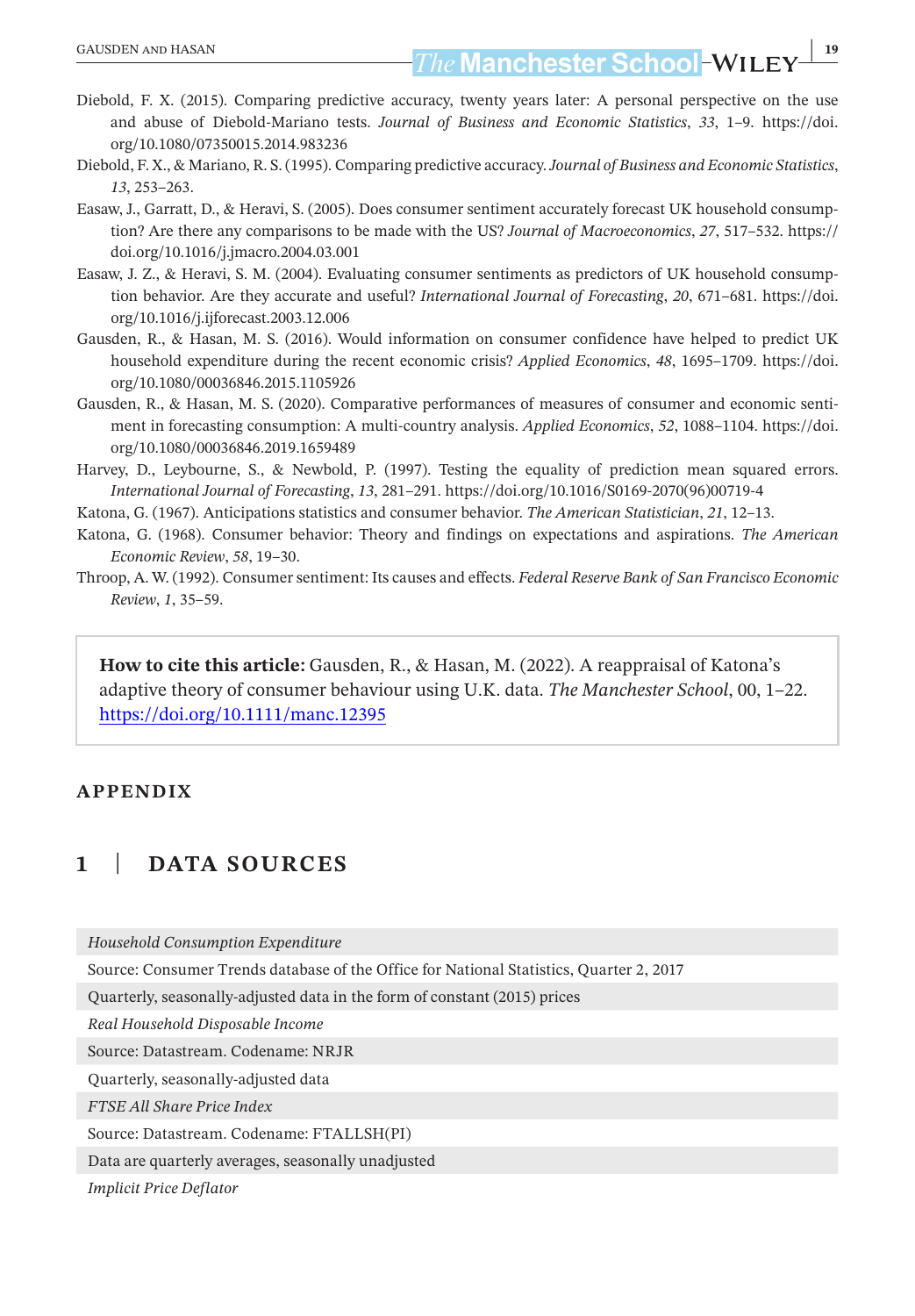The implicit price deflator is achieved by dividing current-price consumer spending (domestic) by its constant-price counterpart

Source: Datastream. Codenames: ZAKV; ZAKW

Quarterly, seasonally-adjusted data

*FTSE All Share Price Index (real terms)*

The series on the FTSE All Share Price Index, in real terms, is created by dividing the nominal variable by the implicit price deflator

*Rate of Discount, Three-Month Treasury Bill*

Source: Bank of England database. Codename: IUQAAJNB

Data are quarterly averages, seasonally unadjusted

*The GfK Consumer Confidence Indicator*

Source: European Commission Consumer Survey Data

[https://ec.europa.eu/info/business-economy-euro/indicators-statistics/economic-databases/business-and](https://ec.europa.eu/info/business-economy-euro/indicators-statistics/economic-databases/business-and-consumer-surveys/download-business-and-consumer-survey-data/time-series_en)[consumer-surveys/download-business-and-consumer-survey-data/time-series\\_en](https://ec.europa.eu/info/business-economy-euro/indicators-statistics/economic-databases/business-and-consumer-surveys/download-business-and-consumer-survey-data/time-series_en)

Data are quarterly averages, seasonally adjusted

|            | Right-hand-side variable |                          |                          |                    |             |
|------------|--------------------------|--------------------------|--------------------------|--------------------|-------------|
| Lag length | $\Delta log(DUR_{t-i})$  | $\Delta log(RHDI_{t-i})$ | $\Delta log(FTSE_{t-i})$ | $\Delta T B_{t-i}$ | $GfK_{t-i}$ |
| $i=1$      | $-0.2577***$             | 0.2491                   | 0.0394                   | $-0.0046$          | 0.0004      |
| $i=2$      | 0.0527                   | $-0.0020$                | $-0.0036$                | 0.0029             | 0.0007      |
| $i=3$      | 0.0516                   | $-0.4751*$               | 0.0383                   | $-0.0013$          | 0.0008      |
| $i = 4$    | 0.1457                   | $-0.1282$                | $0.0628**$               | 0.0023             | $-0.0009$   |
| Sum        | $-0.0077$                | $-0.3562$                | 0.1370                   | $-0.0008$          | 0.0010      |
| F(4, 99)   | $3.4124**$               | 1.2269                   | 1.8881                   | 0.7145             | 3.4875**    |
| (prob.)    | (0.0117)                 | (0.3043)                 | (0.1185)                 | (0.5839)           | (0.0104)    |

**TABLE A1** Results obtained from estimating augmented Equation (2) over the full sample period

*Note:* The equation has been estimated by Ordinary Least Squares over the sample period, 1986Q2–2016Q3. Tests of hypotheses are performed with allowance for heteroskedasticity and autocorrelation in the disturbance terms (via selecting the Newey-West covariance procedure). The equation incorporates additionally two dummy variables to represent the redistribution of expenditure which occurred over 2009 and 2010 as a consequence of the implementation of the Labour Government's vehicle scrappage scheme. The figures in the first four rows are the estimates of the parameters which are attached to the lags on the variables. The figures in the fifth row are the sums of the respective four estimates. In the final row, each of the computed values of the *F* statistic corresponds to a test of the joint null hypothesis that all four parameters are equal to zero. The figures in brackets are the associated probability values. Significance at the 1, 5 and 10 per cent levels is denoted by \*\*\*, \*\* and \*, respectively.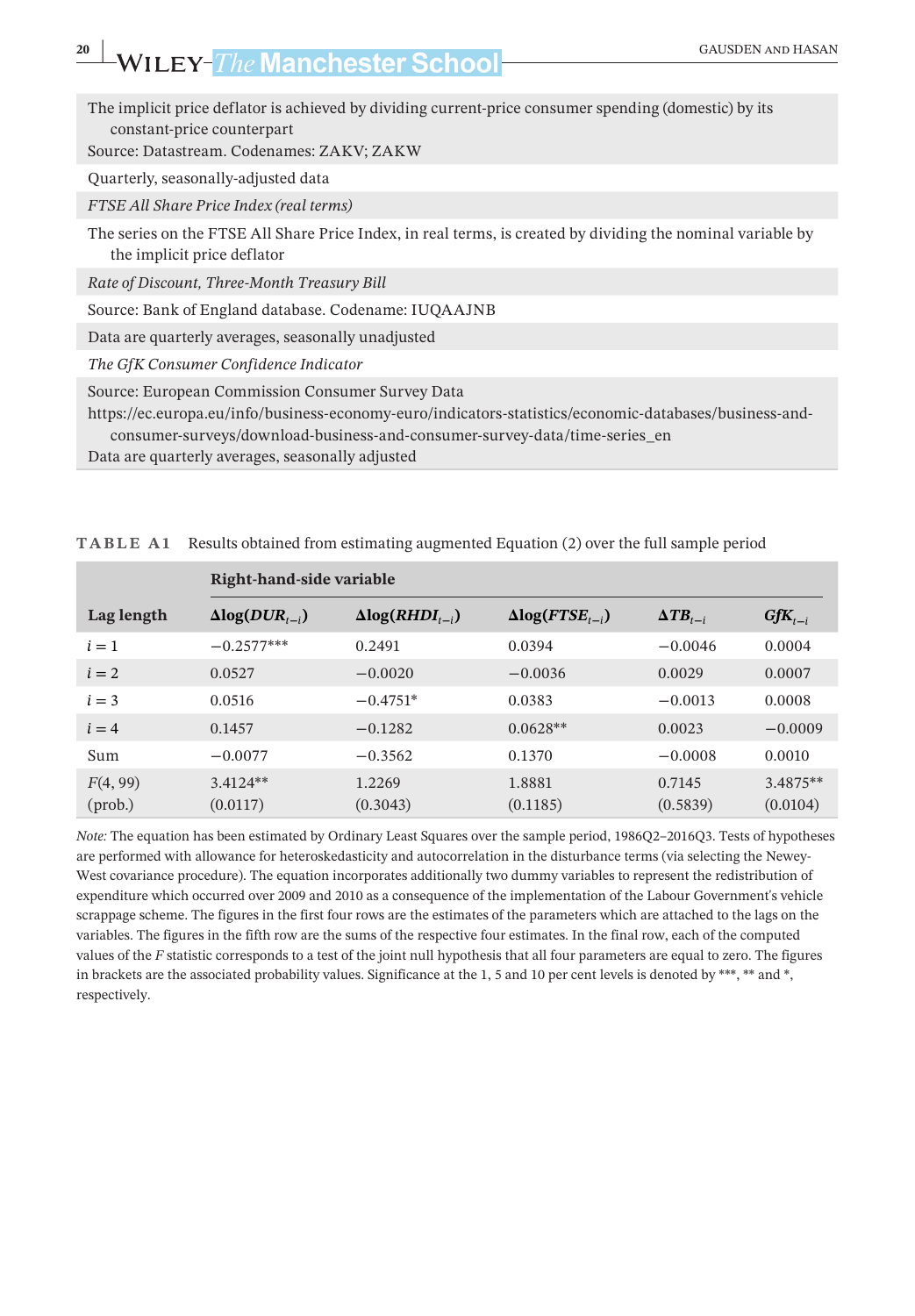**EAUSDEN AND HASAN 21**<br> **121**<br> **21**<br> **21**<br> **21**<br> **21**<br> **21**<br> **21** 

|                     | Right-hand-side variable |                          |                          |                    |                    |
|---------------------|--------------------------|--------------------------|--------------------------|--------------------|--------------------|
| Lag length          | $\Delta log(DUR_{t-i})$  | $\Delta log(RHDI_{t-i})$ | $\Delta log(FTSE_{t-i})$ | $\Delta T B_{t-i}$ | $CCI_{t-i}$        |
| $i=1$               | $-0.2203**$              | 0.3156                   | 0.0386                   | $-0.0049$          | 0.0008             |
| $i=2$               | 0.0842                   | 0.1223                   | $-0.0003$                | 0.0020             | $-0.0002$          |
| $i=3$               | 0.0820                   | $-0.3768$                | 0.0401                   | $-0.0031$          | 0.0007             |
| $i=4$               | $0.1756*$                | $-0.0433$                | $0.0682**$               | 0.0007             | $-0.0005$          |
| Sum                 | 0.1216                   | 0.0178                   | 0.1465                   | $-0.0053$          | 0.0008             |
| F(4, 99)<br>(prob.) | $3.6540***$<br>(0.0081)  | 1.0095<br>(0.4063)       | $2.0428*$<br>(0.0942)    | 0.6537<br>(0.6256) | 1.7558<br>(0.1439) |

**TABLE A2** Results obtained from estimating augmented Equation (2) over the full sample period with CCI replacing GfK as the confidence indicator

*Note:* See Table A1.

**TABLE A3** Results obtained from estimating augmented Equation (2) over the full sample period with MORI replacing GfK as the confidence indicator

|                     | Right-hand-side variable |                          |                          |                    |                    |
|---------------------|--------------------------|--------------------------|--------------------------|--------------------|--------------------|
| Lag length          | $\Delta log(DUR_{t-i})$  | $\Delta log(RHDI_{t-i})$ | $\Delta log(FTSE_{t-i})$ | $\Delta T B_{t-i}$ | $MORI_{t-i}$       |
| $i=1$               | $-0.1921*$               | 0.3805                   | 0.0546                   | $-0.0019$          | 0.0003             |
| $i=2$               | $0.1311*$                | 0.1940                   | $-0.0010$                | 0.0024             | $-0.0006$          |
| $i=3$               | 0.1024                   | $-0.4067$                | 0.0420                   | $-0.0026$          | 0.0006             |
| $i = 4$             | $0.2563**$               | $-0.1840$                | $0.0669**$               | 0.0002             | 0.0001             |
| Sum                 | 0.2978                   | $-0.0162$                | 0.1626                   | $-0.0019$          | 0.0004             |
| F(4, 99)<br>(prob.) | $5.1851***$<br>(0.0008)  | 1.1362<br>(0.3440)       | 2.1878*<br>(0.0758)      | 0.1091<br>(0.9791) | 1.6596<br>(0.1654) |

*Note:* See Table A1.

**TABLE A4** Results obtained from estimating Equation (2) over the full sample period with Δlog(*DISC*<sub>*i*−*i*</sub>) replacing Δlog (*DUR*<sub>*t−i*</sub>), *i* = 0, 1, 2, 3, 4

|                               | Right-hand-side variable |                          |                          |                    |                       |  |  |
|-------------------------------|--------------------------|--------------------------|--------------------------|--------------------|-----------------------|--|--|
| Lag length                    | $\Delta log(DISC_{t-i})$ | $\Delta log(RHDI_{t-i})$ | $\Delta log(FTSE_{t-i})$ | $\Delta T B_{t-i}$ | $GfK_{t-i}$           |  |  |
| $i=1$                         | $-0.0177$                | $-0.1474$                | 0.0159                   | $-0.0022$          | 0.0002                |  |  |
| $i=2$                         | 0.0269                   | 0.0126                   | 0.0139                   | 0.0004             | 0.0002                |  |  |
| $i = 3$                       | 0.0810                   | 0.0688                   | $-0.0069$                | $-0.0023$          | 0.0004                |  |  |
| $i=4$                         | $-0.0643$                | 0.0523                   | 0.0002                   | $-0.0015$          | $-0.0003$             |  |  |
| Sum                           | 0.0260                   | $-0.0137$                | 0.0231                   | $-0.0055$          | 0.0005                |  |  |
| F(4, 101)<br>$(\text{prob.})$ | 0.2689<br>(0.8974)       | 0.9987<br>(0.4120)       | 1.5505<br>(0.1934)       | 1.4269<br>(0.2305) | 5.4381***<br>(0.0005) |  |  |

*Note:* See Table A1. It should be emphasised, though, that, when Δlog(*DISC<sub>t</sub>*) operates as the dependent variable, there is no need for the equation to incorporate the two dummy variables.